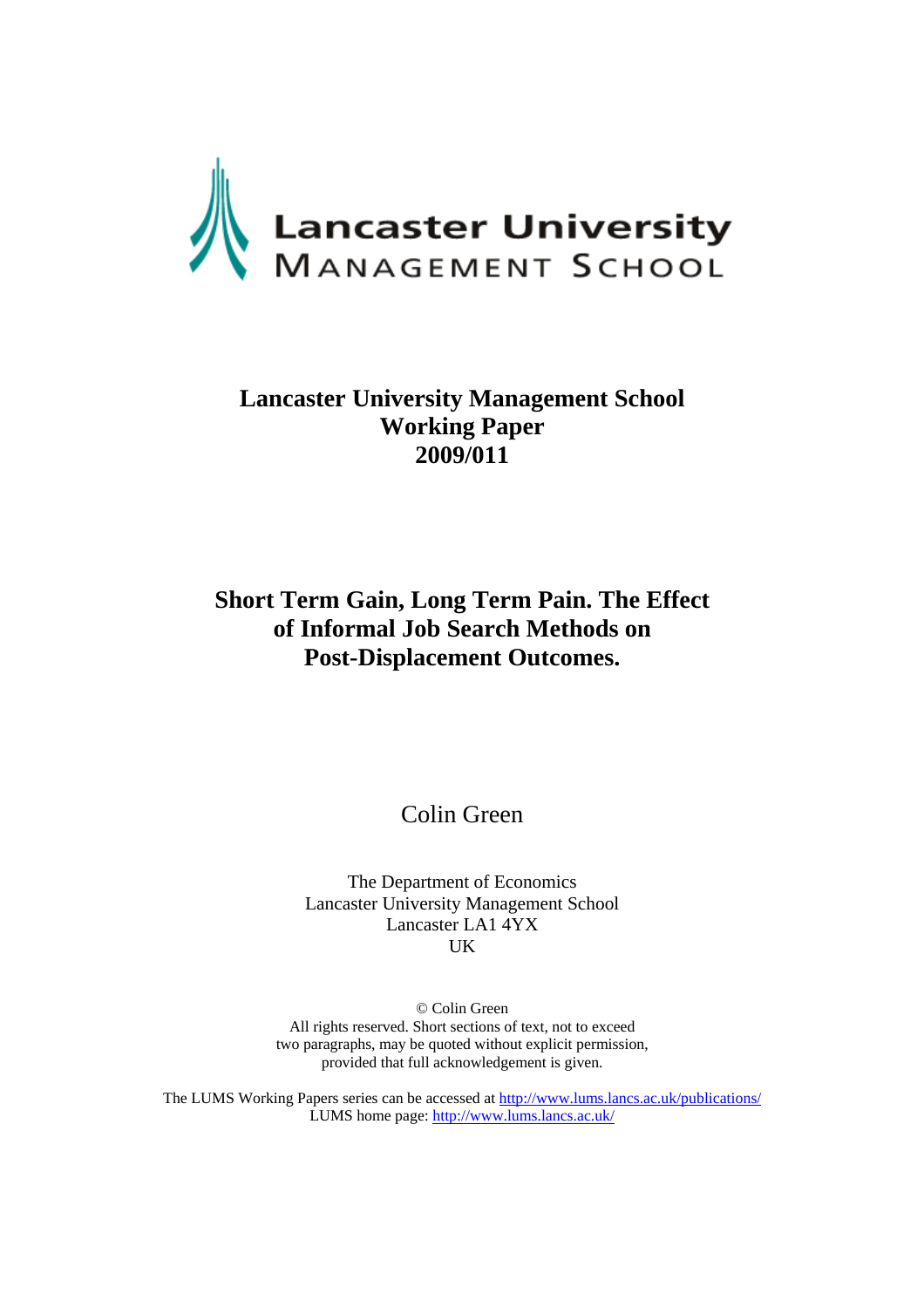# Short Term Gain, Long Term Pain. The Effect of Informal Job Search Methods on Post-Displacement Outcomes.

Colin Green<sup>†</sup>

February 26, 2009

#### Abstract

Informal job search methods could alleviate short-term labour market difficulties of displaced workers by providing information on job opportunities, allowing them to signal their productivity and may mitigate wage losses through better post-displacement job matching. However if displacement results from reductions in demand for specific sectors/skills, the use of informal job search methods may increase the risk of job instability. We examine the effect of jobs search methods on post-displacement outcomes. While informal job search methods are associated with shorter unemployment duration, and lower wage losses, they lead to increased job instability and increased risk of subsequent job displacement.

KEYWORDS: Job Displacement, Search Methods, Job Security. JEL CODE: J29, J45, M54.

The author would like to thank Gareth Leeves, John Heywood, Jim Taylor, Ian Walker, Garry Barrett, Paul Miller and seminar participants at Lancaster University for comments and suggestions.

<sup>&</sup>lt;sup>†</sup>Economics Department, Lancaster University, UK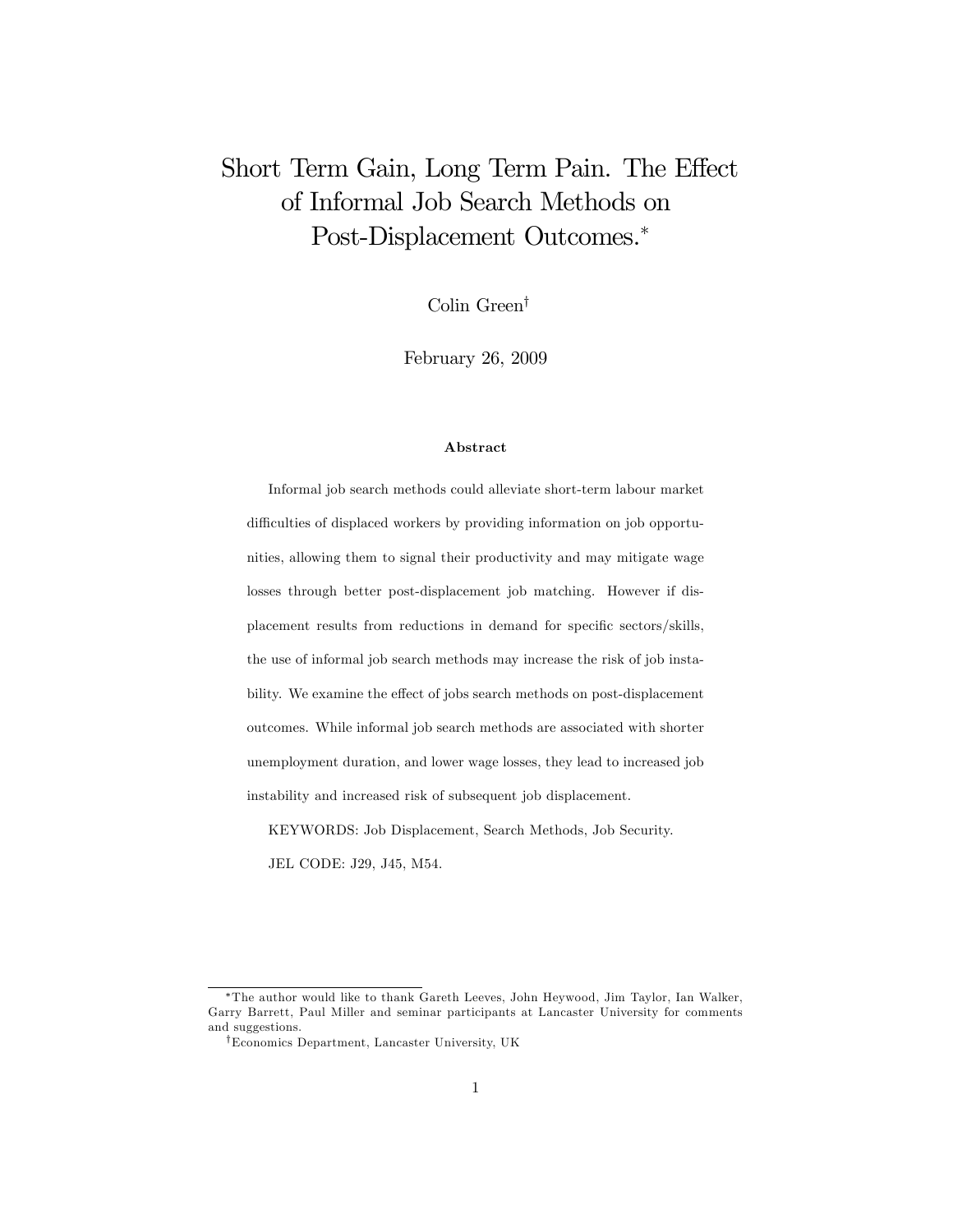# I. INTRODUCTION

The sizeable individual welfare losses associated with worker displacement are well documented. For instance, displaced workers have problems with reemployment, and after re-employment are often underemployed and face significant wage reductions (Podgursky and Swaim 1987, Kletzer 1989, Farber 1993, Jacobson et al 1993, Burda and Mertens 2001). In addition, the experience of displacement is associated with ongoing job instability (Stevens 1997), and there is evidence displacement has negative intergenerational effects (Oreopoulos et al 2008).

This paper examines the effect of job search methods on re-employment outcomes for displaced workers. While there is a long standing interest in the job search methods of unemployed workers (Rees 1966, Bradshaw 1973, Datcher 1983, Holzer 1987a, Holzer 1988, Montgomery 1991, Osberg 1993, Addison and Portugal 2002), little is know about the role of job search methods in postdisplacement outcomes. This paper presents evidence that informal job search methods, directly approaching employers or using friends/relatives, are associated with shorter unemployment duration after displacement and lower wage losses between the displacement and re-employment job when compared to formal job search methods. However, re-employment through informal methods is associated with markedly higher turnover rates, and in particular, an increased likelihood of experiencing another displacement episode. Together these results suggest that informal job search methods may help to alleviate the short term consequences of displacement but may lead to more long terms problems with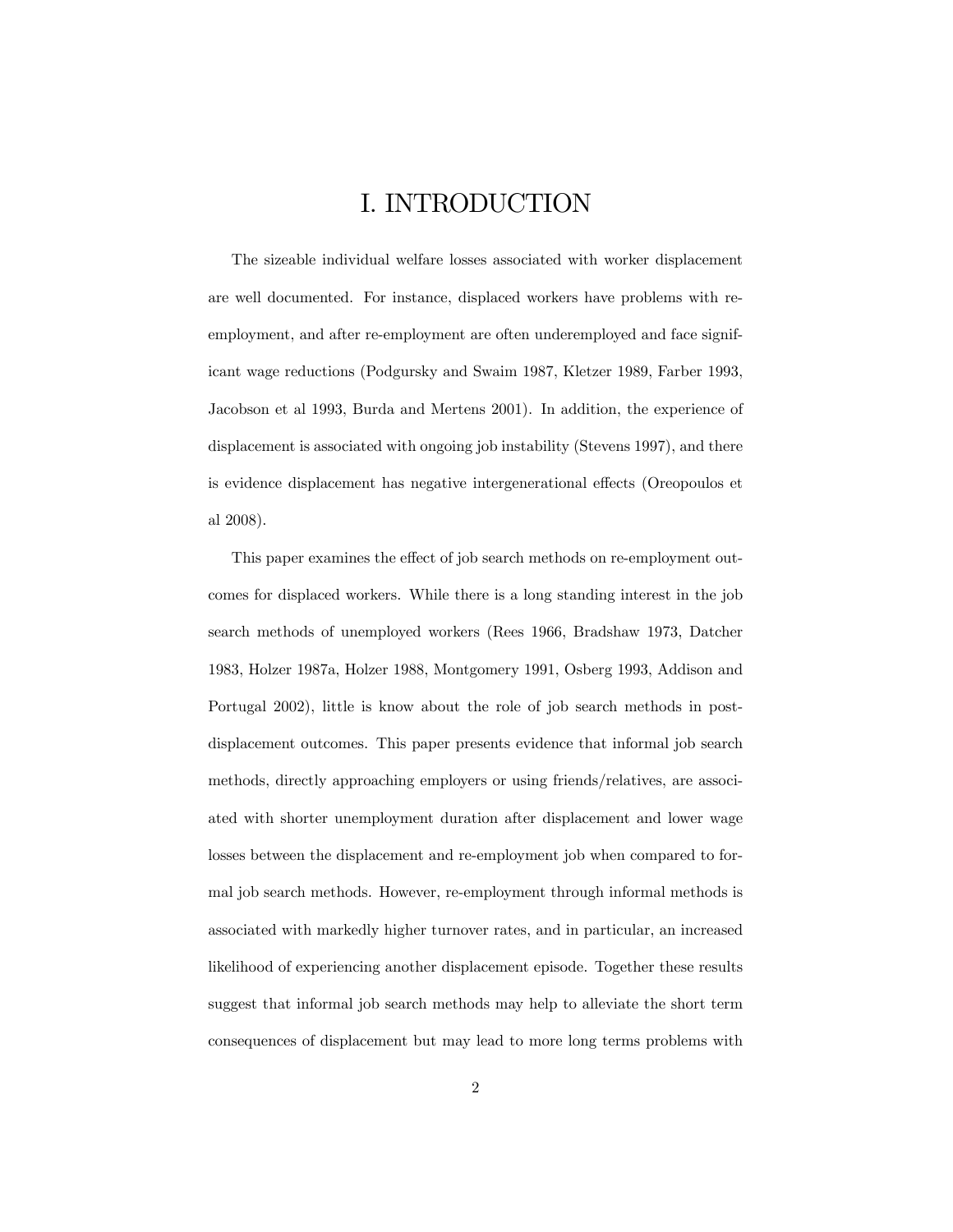ongoing employment instability.

There are a number of reasons why job search methods are of specific interest in the case of displaced workers. First, one source of the negative consequences of displacement relates to its potential to generate adverse signals of productivity to employers (Gibbons and Katz 1991, Abbring et al 2002). Employers may suspect selectivity in the lay-off patterns of the prior employer and take displacement as a signal of undesirable working qualities in the individual. Hence, displaced workers may find themselves stigmatised in the labour market. The use of inside knowledge of job opportunities and personal references may represent one way that the displaced can reduce adjustment problems and counteract the negative information conveyed to potential employers by job loss through displacement. Moreover, in the case that displacement was genuinely unrelated to work performance, the ability to use direct employer contacts or employment referrals by friends or relatives may allow individuals to signal their 'true' productivity to potential employers. Alternatively, social networks may provide increased information about employment opportunities. In both cases the use of informal job networks would be associated with shorter post-displacement unemployment duration. Whilst, the former potential role for informal job networks, as a productivity signal, would also be expected to reduce post-displacement wage losses.

Second, it has been demonstrated that a major source of post-displacement welfare losses are due to increased job instability in subsequent employment spells (Stevens 1997). Individuals are more likely to have informal job networks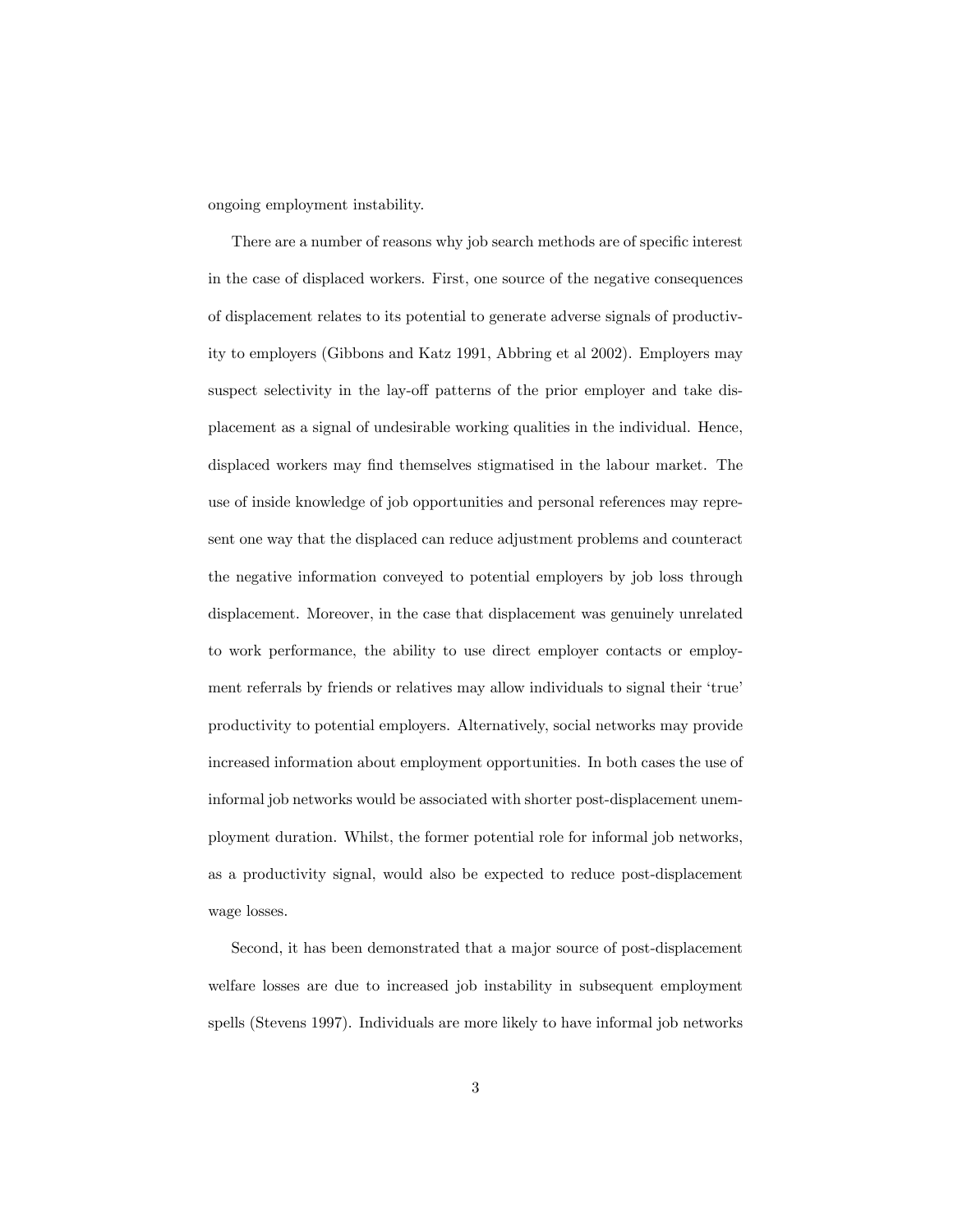in their own industry and/or occupation. Hence, the use of informal job search methods may be associated with a greater likelihood of being re-employed in a job similar to that which the worker was displaced from. If there is a general reduction in the demand for output associated with these jobs, the use of these networks by displaced workers may contribute to further job insecurity. Hence, while access to informal job networks may alleviate immediate postdisplacement problems related to the initial unemployment spell it may also lead to poor quality job matches and ongoing job instability.

Evidence on the role of job search methods for the unemployed in general has demonstrated that the use of informal job search methods, such as contacting friends/relatives or directly approaching employers, is associated with more job offers and shorter durations of unemployment (Holzer 1988, Blau and Robins 1990, Bentolila et al 2009). Whereas formal methods, and in particular the use of Public Employment Agencies (PEA) are a relatively poor source of job offers and are associated with longer periods of unemployment (Blau and Robins 1990, Bishop 1993, Ports 1993, Gregg and Wadsworth 1996). It has also been suggested that the use of employee referrals may allow employers to avoid paying efficiency wages, insofar as the presence of friends/relatives (i.e. referrers) within the firm may provide alternative method of employee monitoring (Kugler 2003). As a result, whilst the use of informal job search methods may lead to less time in unemployment, it may be associated with lower subsequent wages.

This discussion leads to a number of research questions. Are there systematic differences in the method of re-employment used by displaced workers? Do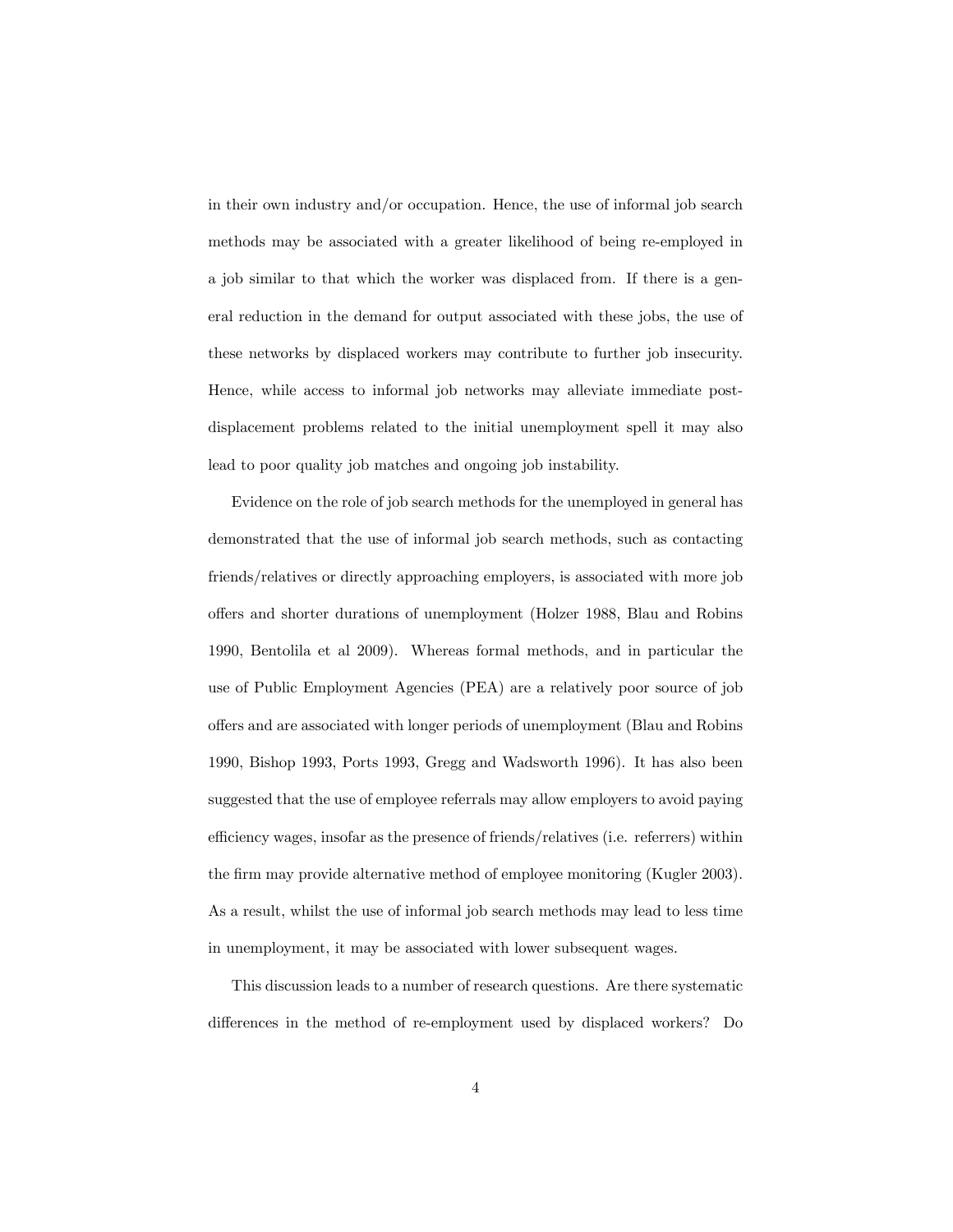displaced workers who use informal job search have shorter periods of postdisplacement labour market inactivity than those who use formal job search methods? What are the wage effects of finding re-employment through informal job search methods? Does re-employment through informal networks lead to further job insecurity and/or a greater risk of subsequent displacement?

This paper addresses these questions using Australian longitudinal data that is advantageous in analysing the link between job search methods and postdisplacement outcomes. This data contains information on individuals' job search methods, job finding methods, displacement episodes along with detailed duration data and information on post-displacement employment outcomes. The empirical analysis proceeds in three steps. First, we utilise competing risk techniques to assess the effect of job search methods on the duration of post-displacement labour market unemployment. Second, we assess the influence of job search methods on re-employment earnings. Finally, we estimate the impact of job search methods on post-displacement job stability, with particular emphasis on the risk of further displacement. Hence, this study provides the first evidence on job search methods of displaced workers and is the first econometric study of the impact of job search methods on re-employment matching.

The remainder of this paper is set out as follows. Section 2 discusses the data used, section 3 presents the results and section 4 concludes.

# II. DATA AND BACKGROUND

The data source used is the Australian Bureau of Statistics (ABS) Survey of Employment and Unemployment Patterns (herein referred to as SEUP). SEUP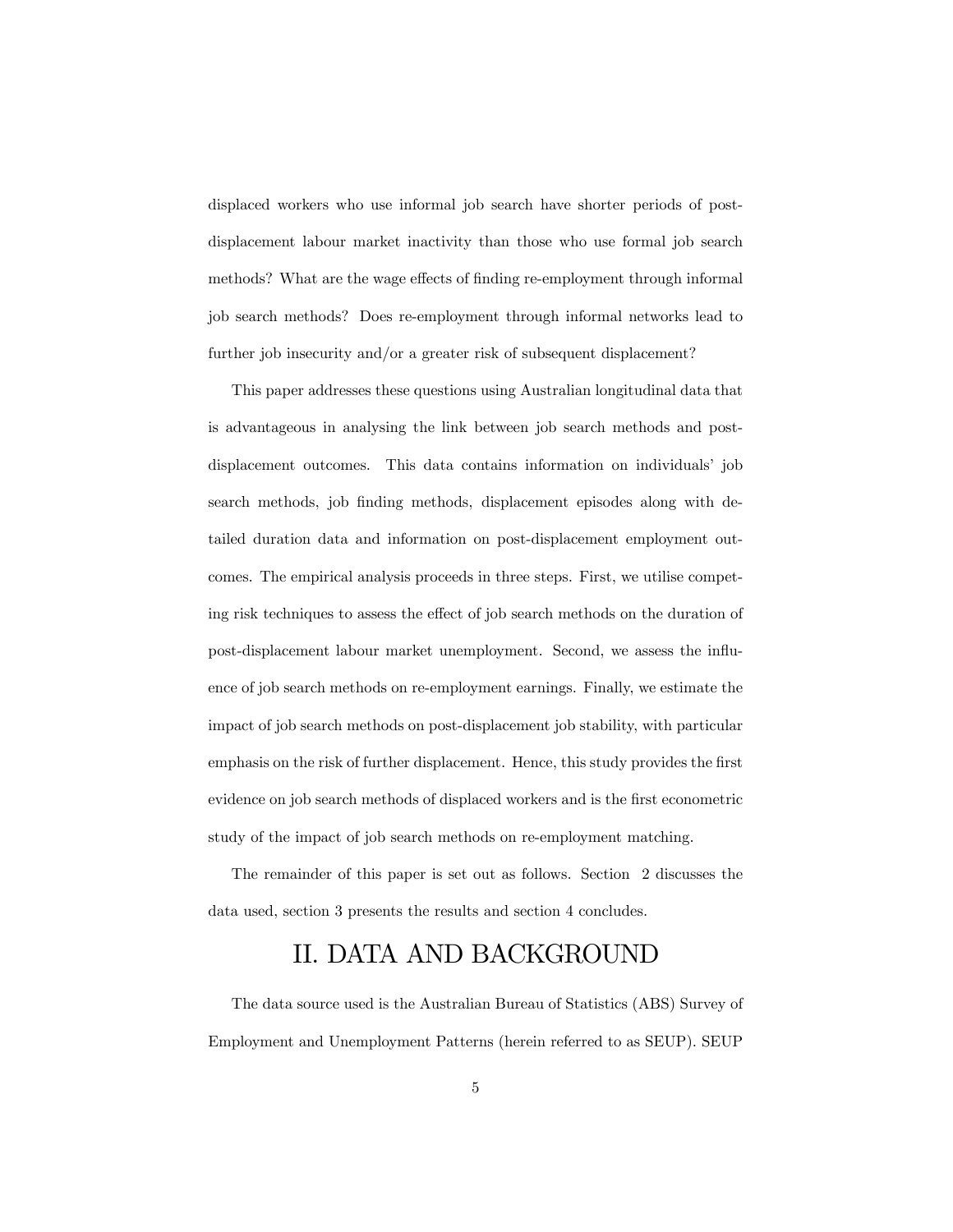covers the period from the start of September 1994 to the end of August 1997. The survey was conducted in three waves:

- 1. Wave 1: 5th September 1994 to 3rd September 1995;
- 2. Wave 2: 4th September 1995 to 1st September 1996; and
- 3. Wave 3: 2nd September 1996 to 31st August 1997.

Whilst 7,572 people were originally interviewed, the sample size was reduced by attrition to 6,056 by the end of wave 3. Individuals selected for the survey were aged 15-59 and living in a private residence as at May 1995. SEUP has an unusual sample framework. Respondents were split into two subgroups, Jobseekers and a Population Reference Group (PRG). The PRG is a random sample of the population, the Jobseekers group oversamples those who are unemployed, "it comprises individuals who were considered to be potential candidates for a labour market program at the time of recruitment" (Le and Miller 1998). It must be noted that the PRG and Jobseeker group are not mutually exclusive, the PRG contains some Jobseekers.

The definition of worker displacement is constrained by the question in SEUP that addresses reasons for retrenchment. This question uses the standard ABS labour force definition, whereby loss of work through retrenchment consists of dismissal due to business closing, dismissal for reasons of insufficient labour demand that does not involve a business closure and dismissal for poor performance for reasons unrelated to business conditions. The latter case is not generally considered a job loss due to displacement. However, Borland and McDonald (2001) report ABS findings that three quarters of ABS defined re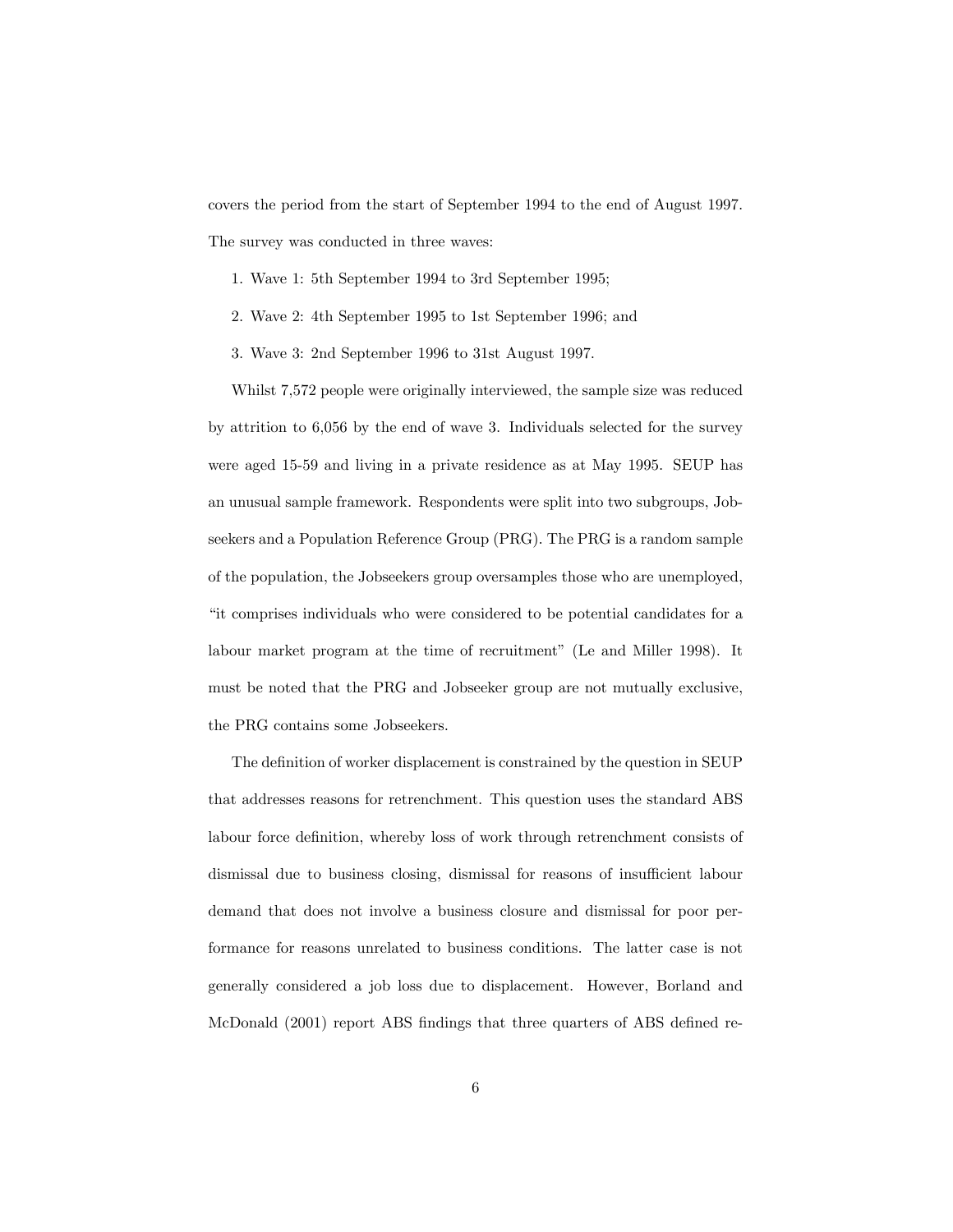trenchment is associated with the former two categories. Our sample consists of all individuals who lose a job through retrenchment during the first two waves of SEUP. This provides 1,584 individuals. In the case of an individual experiencing multiple displacement episodes we constrain our analysis to the first episode. In line with existing research on job displacement we focus on male displaced workers only, leaving 987 individuals. Appendix Table 1 provides selected summary statistics for this sample.

Before continuing it is worth mentioning the unemployment benefits scheme in Australia as it was at the time of SEUP. First, unemployment insurance was not means tested. Second, there is no unemployment insurance cut-off period in Australia or reduction in the replacement ratio over time. Individuals continue to have access to the same level of unemployment benefits irrespective of time in unemployment. Detailed information on unemployment insurance receipt was not available in SEUP.

A strength of SEUP as a data source lies in its episodic structure. For each of the waves, information is gathered for every employment, unemployment, not in labour force, training and social security episode experienced by the individual within the sample period. We observe, and have the characteristics of, every labour market episode that occurs during SEUP's sample period. In addition, SEUP contains detailed information on job search methods and it also identifies the method used to gain any employment episodes. Hence there is a distinction between job search methods, which relate to ex ante search behaviour (i.e. before finding a job), and job finding methods, which report the actual method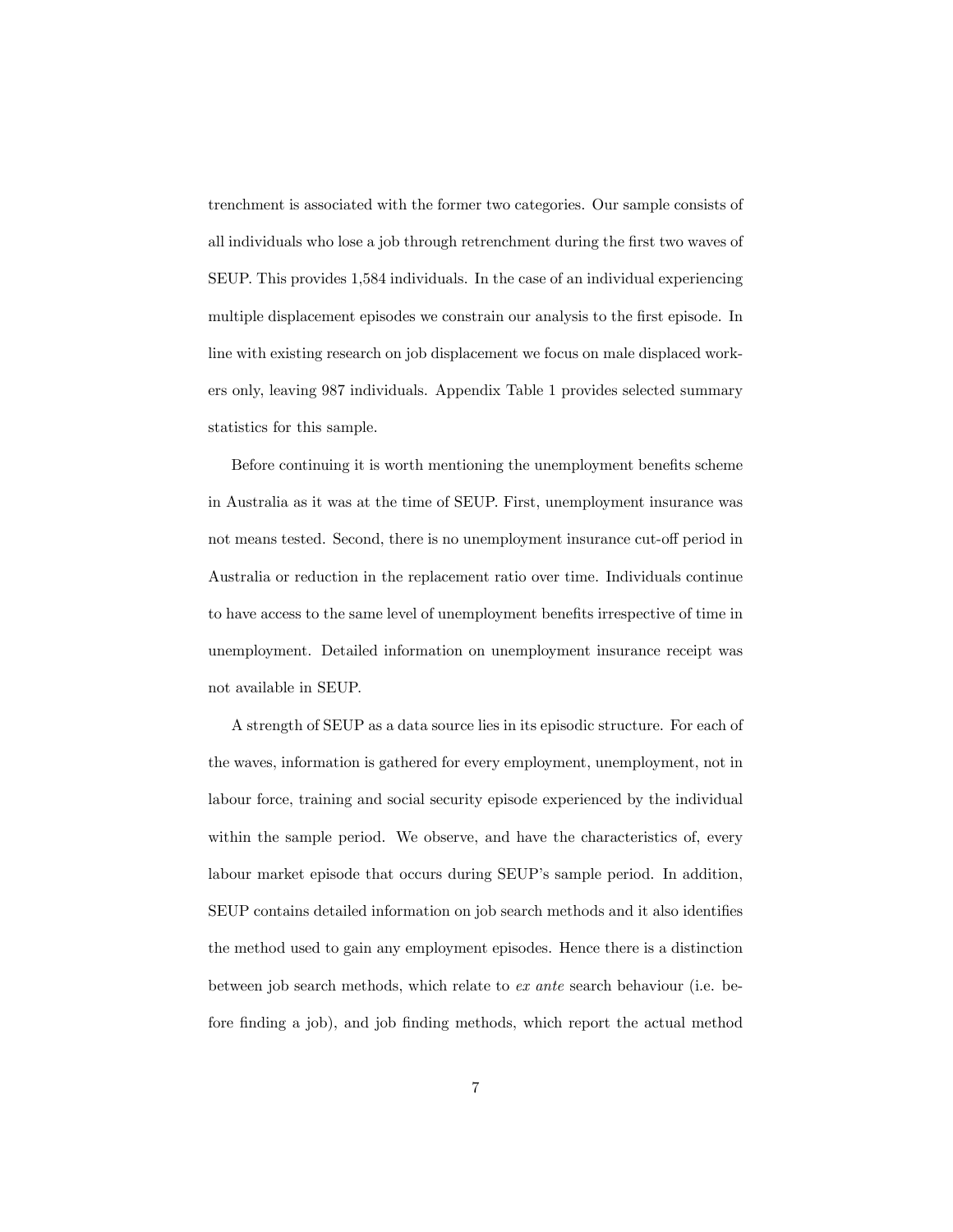used to gain a given job. The specific job search methods reported in SEUP are direct employer contact; answering newspaper advertisements; checking factory or Public Employment Agency (PEA) noticeboards (which at the time of SEUP was the Commonwealth Employment Service, CES); registering with the PEA; contacting other employment agencies; advertised or tendered for work; and contacted friends or relatives. This information is recorded for every unemployment episode; and for every employment episode a job finding method is recorded. Job search methods are not mutually exclusive. Unemployed individuals can be recorded as undertaking multiple job search methods. Only one job finding method is recorded for each employment episode.

#### INSERT TABLE 1

Table 1 provides information on the ex ante job search method used by our sample of displaced workers, along with summary information on ex post job finding methods for displaced workers. Specifically, the job search method refers to any use of that job search method during the displacement-unemployment episode. Hence, it is a measure of incidence, not intensity, of use. The data suggest that the use of the PEA  $(70\%)$ , direct employer contact  $(71\%)$  and answering newspaper advertisements (57.3%) are the main job search methods used by displaced workers. Displaced job seekers do not generally follow a single strategy for seeking a job. On average, the displaced used  $2.49$  different search methods.<sup>1</sup> It is worth noting that as this data refers to job search use during the unemployment spell, search methods that are associated with longer unemployment duration will be over-represented. In the last three columns we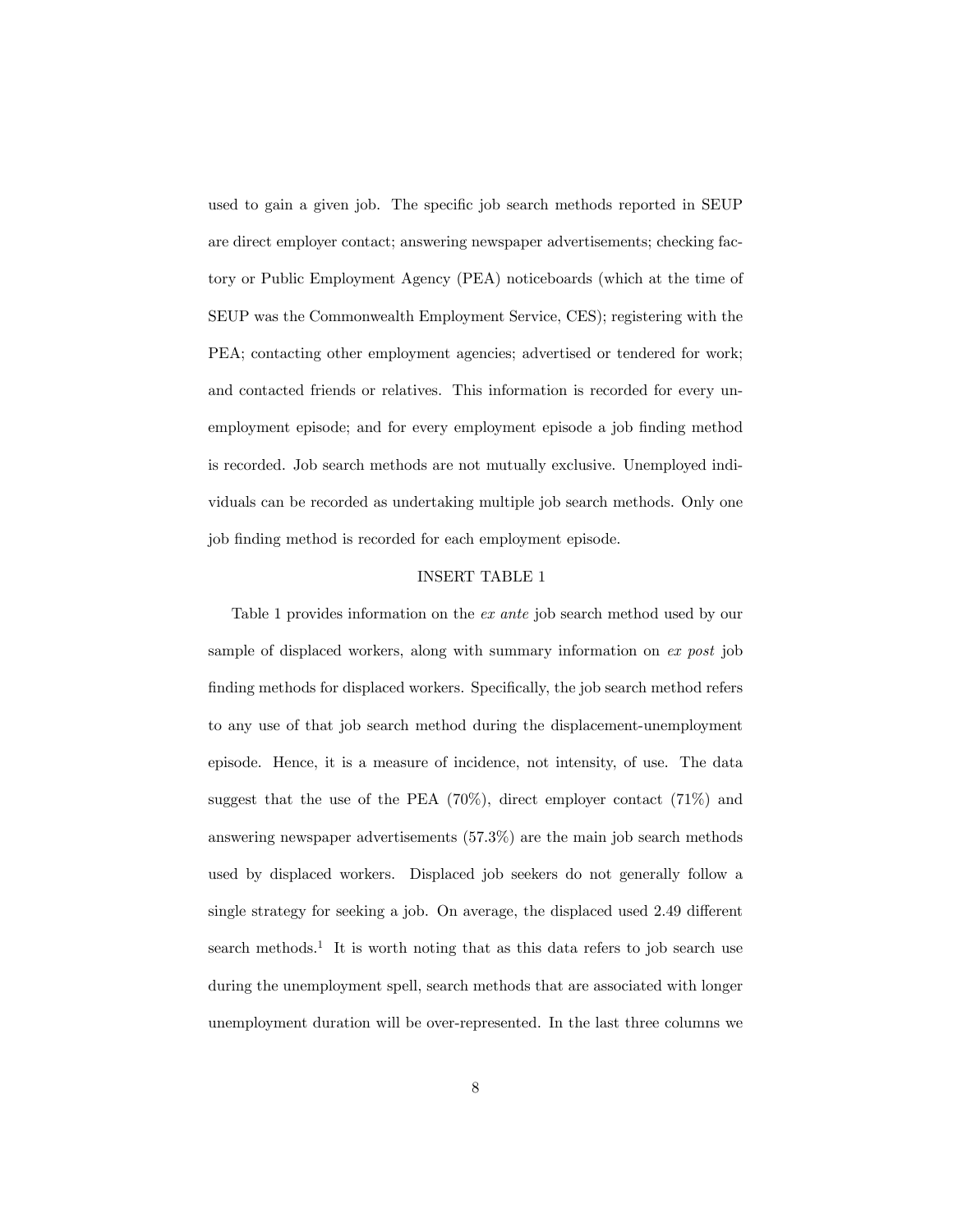report data that provides some indication of the relative effectiveness of job search methods. This data suggests that there are only small differences in the effectiveness of job search methods in terms of gaining employment. Of course, the fact that individuals use multiple job methods make any inference about effectiveness of job search methods based on this type of information at best approximate.

In the following analysis we aggregate search methods. Specifically, we group the use of the PEA and advertisements into one category, 'formal' job finding methods. This is necessary due to relatively small numbers of displaced workers finding work through each of these methods separately. As a result, exits from unemployment are assigned as being due to one of four types of job search methods: formal, direct approach, friends/relatives or other. Our primary interest is in the effect of the two 'informal' job search methods, direct approach and contacting friends/relatives on job search and subsequent labour market outcomes of displaced workers. As a result, formal methods are used as the omitted category in the empirical analysis of wages and post-employment stability. In addition, individuals may exit unemployment into self-employment, business ownership or other non-employee forms of work. Although these do not have an associated job search strategy, we treat these as a separate form of exit from unemployment rather than, for instance, treating them as censored unemployment spells.

#### INSERT TABLE 2

Table 2 presents an overview of characteristics of the first re-employment job,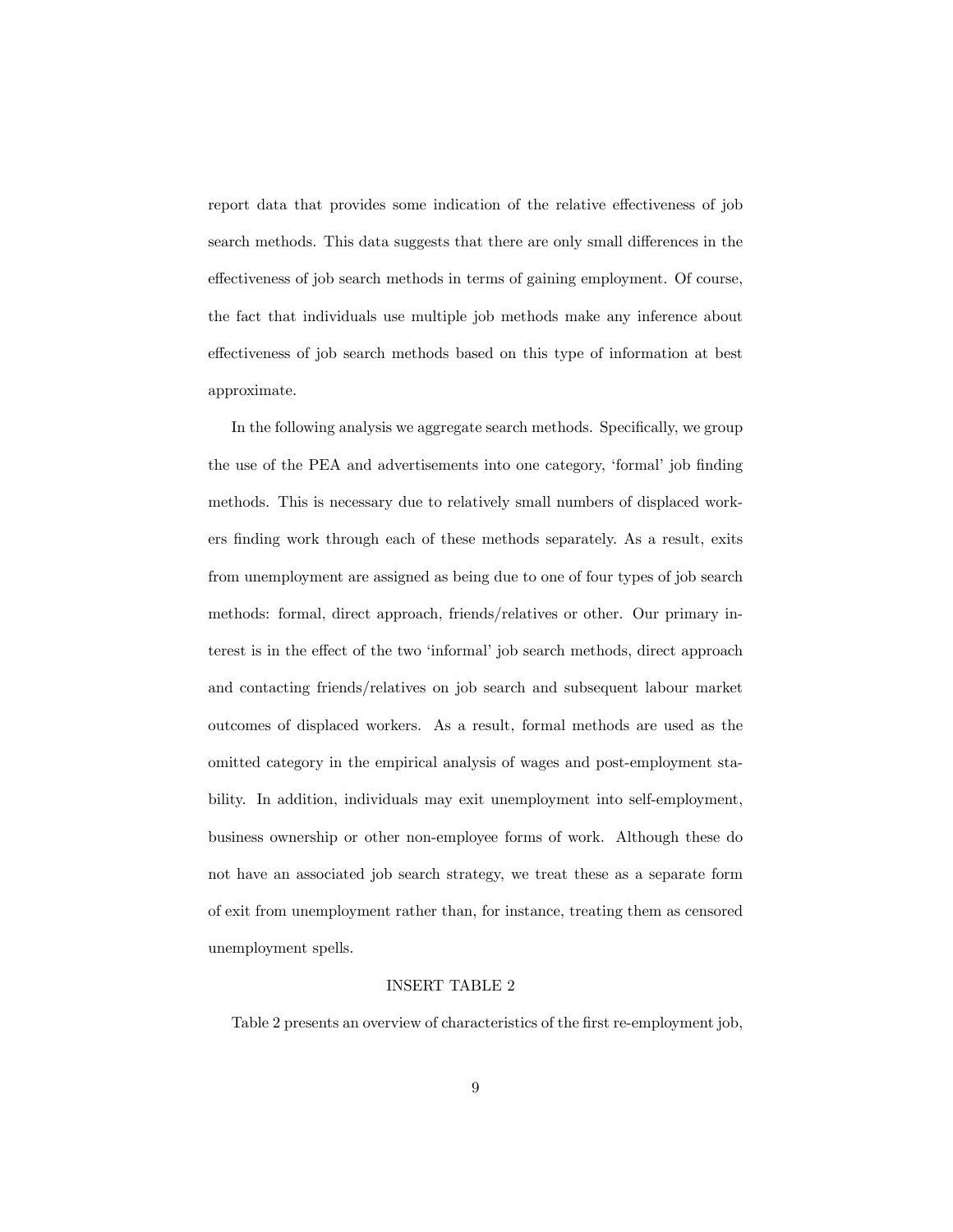along with information on general job stability after displacement, summarised by job Önding method. It is immediately noticeable that a large proportion of these job spells finish before the end of the sample period (between 71 and 82 per cent). Moreover, the length of these job spells is relatively short, just over half a year. Job length appears particularly short for re-employment found through direct approach or friends/relatives. These job finding methods are also associated with a higher likelihood of subsequent displacement, perhaps reflecting a bias in informal job networks towards short-term or unstable jobs. Roughly half of displaced workers are re-employed in the same occupation group, whilst around a quarter are re-employed in a lower skill occupation. It is noticeable that job finding through either direct approach or friends/relatives is associated with a higher likelihood of re-employment in the same industry and occupation when compared to formal job finding methods. This is supportive of the view that workers' informal job networks are stronger and/or more effective within the same industry and occupation that they were displaced from. The link between changing occupation, industry and re-employment methods are investigated in more detail below.

# III. RESULTS

### A. Exits to Re-employment and Job Search Methods

Our first step is to examine any association between job search methods and re-employment outcomes for displaced workers. This is investigated by examining the relationship between the duration time in search (unemployment) after displacement, exit to re-employment and job search methods. To do this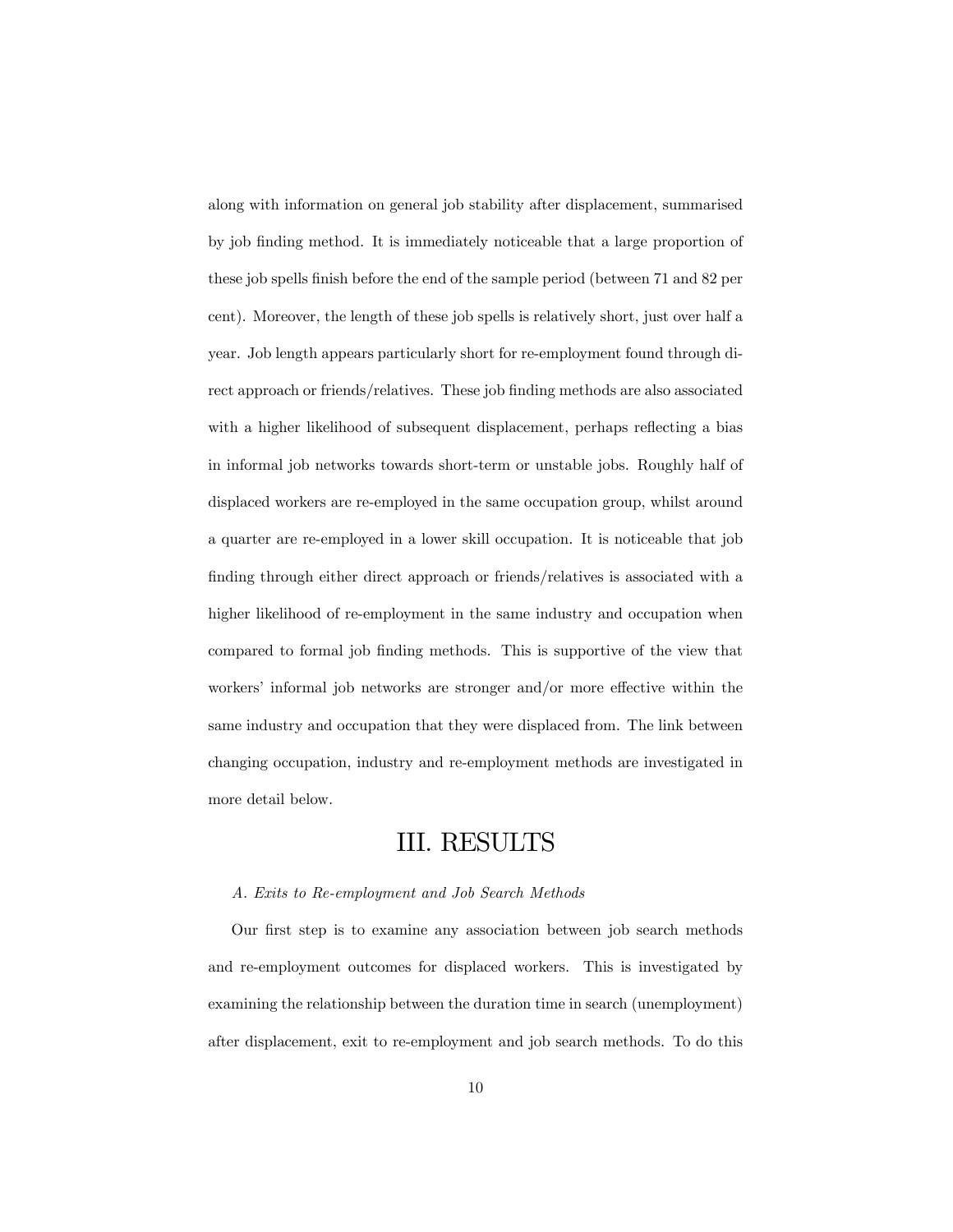we utilise competing risk models for duration data where re-employment by each respective job search method is treated as a separate exit state. Specifically, we allow for the following exit states: formal methods (advertisements and the public employment agency), direct approach, friends/relatives, other methods and self-employment. We adopt a semi-parametric competing risk approach with a gamma frailty to control for unobserved heterogeneity. More details of the estimation method are presented in appendix 1.

#### INSERT FIGURE 1.

Figure 1 displays the estimated quarterly baseline hazards across 18 months for the exit states associated with the four job search methods (and exit to selfemployment). This is for exits to the first re-employment episode for individuals who had lost work through displacement. Estimates are from semi-parametric competing risk models. Baseline hazards are reported for models which include (solid line) and those that do not include a gamma frailty term to capture unobserved heterogeneity (dashed line). The overall shape of the two baseline hazard is of interest as they reveal time patterns of exit to re-employment by differing job finding methods. Differences between the homogenous and heterogenous estimates of the baseline hazard are of interest insofar as they reveal a potential role for unobserved job seeker attributes. Of particular relevance here is the effect of introducing a control for unobserved heterogeneity on estimated baseline hazards to employment via the two informal job Önding methods, direct approach and friends/relatives. If the introduction of a term for individual unobserved heterogeneity 'flattens' these hazards in the early periods of job search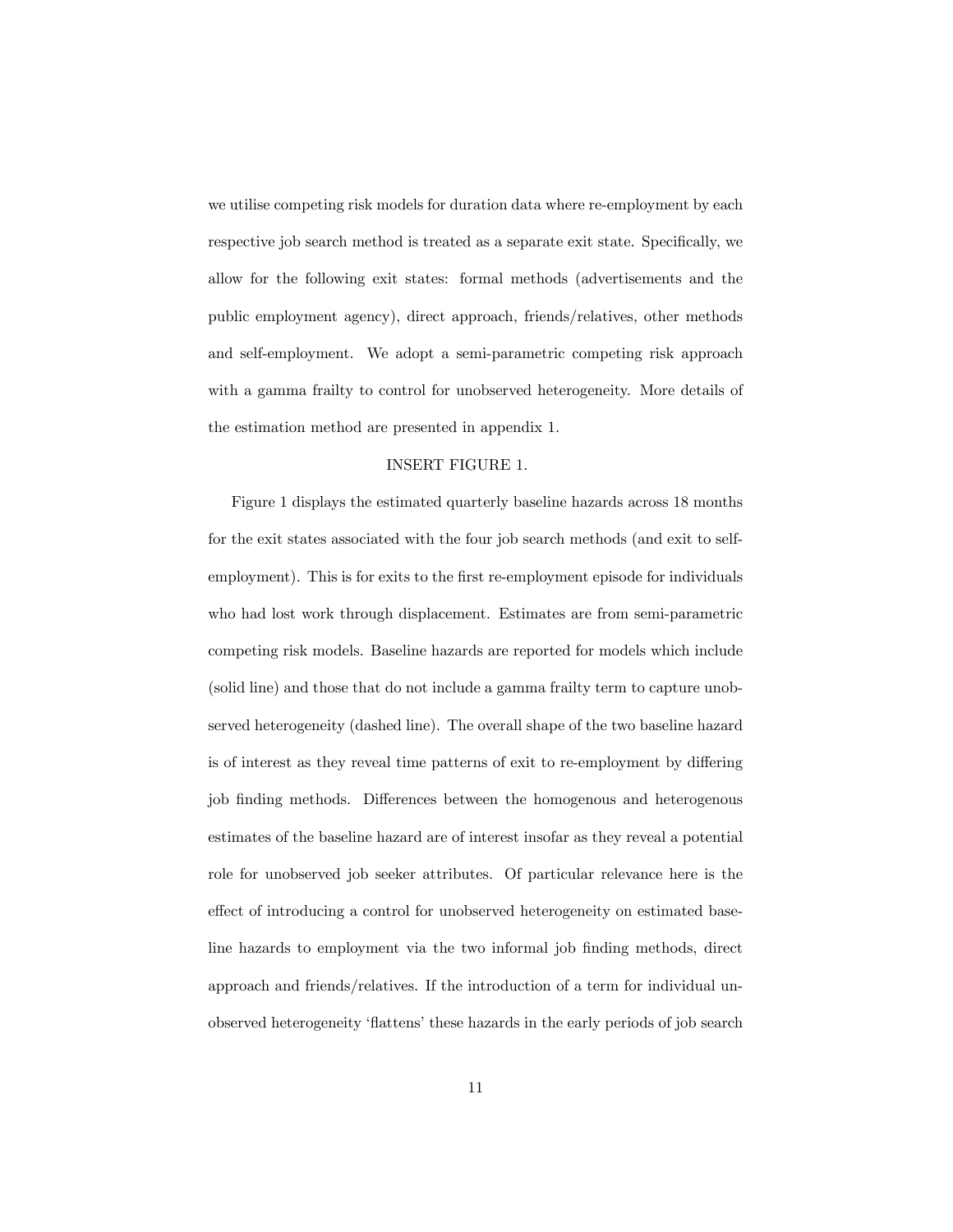this reflects that individuals with superior unobservable attributes exit via this job search method early. This may be indicative of better quality displaced workers using informal job search methods to signal their underlying productivity.

Looking at the baseline hazards, re-employment through both informal job search methods displays negative duration dependence. The conditional probability of exit to re-employment is approximately  $9\%$  and  $6\%$  in the first quarter of search for friends/relatives and direct approach, respectively. These probabilities decline to around 2%-3% for those still in search after a year. The overall estimated hazard of exit via informal job search is markedly higher than that for formal job search methods. The combined probability of exit in the first quarter of search is approximately 15% for informal job search as compared to approximately 6% for formal methods. Unlike the raw data presented in Table 1, this suggests marked variations in the underlying effectiveness of informal versus formal job search methods for displaced workers. Exits to employment via friends/relatives decline rapidly after 3 months of job search. This suggests that displaced workers exhaust effective social job networks relatively early during the unemployment spell. However, controlling for unobserved heterogeneity leads to marked flattening of the baseline hazard for re-employment via direct approach, to the extent that there is no longer any noticeable duration dependence. Hence, the high early hazard rate in the homogeneous model is generated primarily by individuals with superior unobservable characteristics using this method early in the search period to Önd re-employment. This is supportive of the view that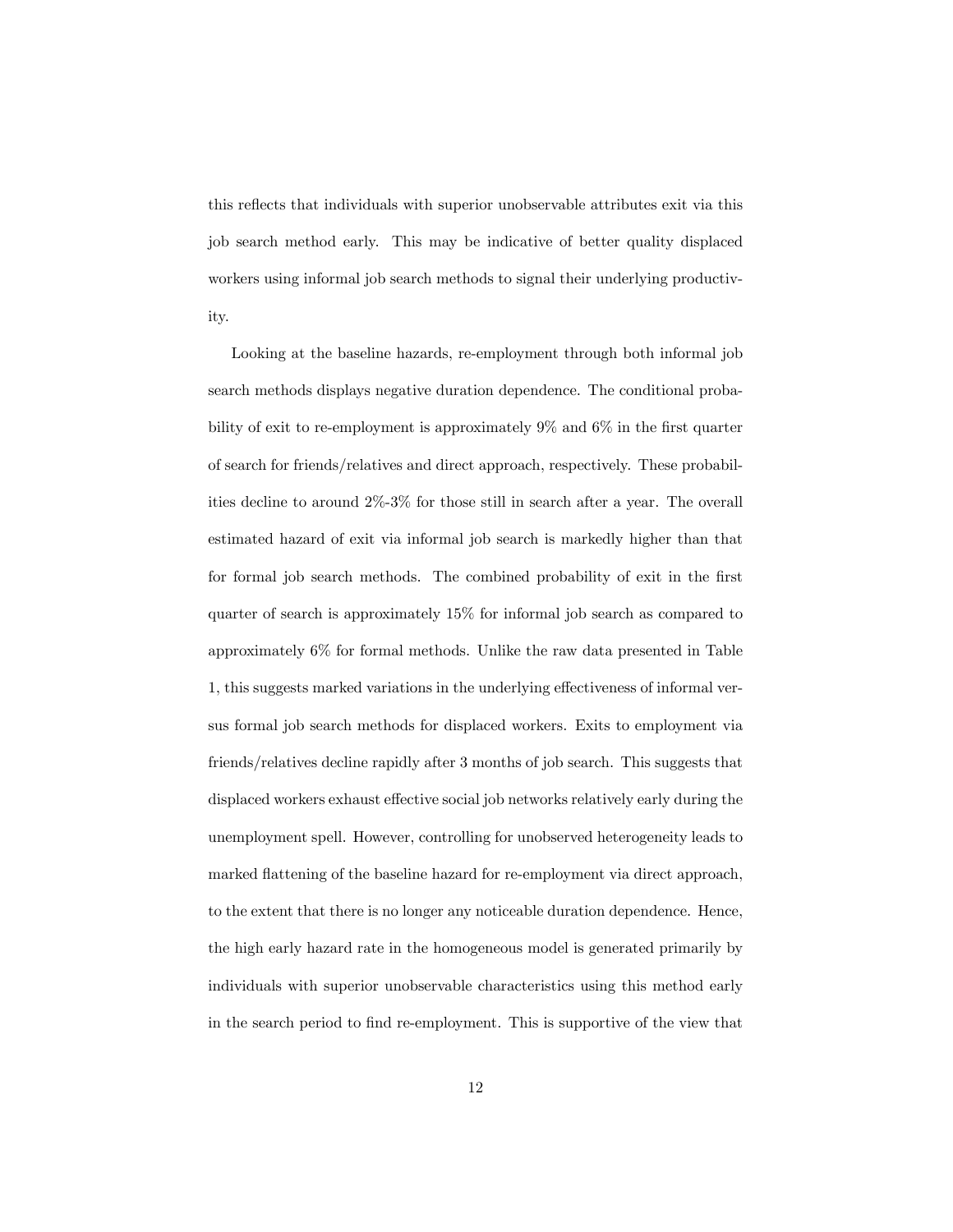(relatively) high productivity displaced workers use this type of informal job search to signal their productivity early in the post-displacement period. There is, however, no difference in the estimated baseline hazard between heterogenous and homogenous models for exits to re-employment by using friends/relatives (or also formal methods). There is some slight reduction in the hazard rate to re-employment via formal methods over time in search.

### INSERT TABLE 3

Table 3 presents covariate estimates from competing risk models of reemployment. To aid interpretation, for each covariate and for each exit state we report the simulated marginal effect of the covariate on probability of exit (Pr): These are computed as set out in (8-10) within the appendix. We restrict our comments to those covariates that are statistically significant at standard levels. Older displaced workers are less likely to exit to re-employment through direct approach. Workers aged 40 to 49 were more likely to exit unemployment via the use of friends/relatives. There is some indication that those with diploma/vocational training qualifications or who were employed in a medium skill occupation (trade and intermediate production) are more likely to exit through informal job search methods. Generally, however, there are only limited effects related to the characteristics of displaced workers.

#### B. The Wage Impact of Re-employment Method

A key issue for displaced workers is the loss of earnings that occurs across displacement and re-employment jobs. We seek to gauge the link between search methods and post-displacement wage losses. First, we examine the effect of the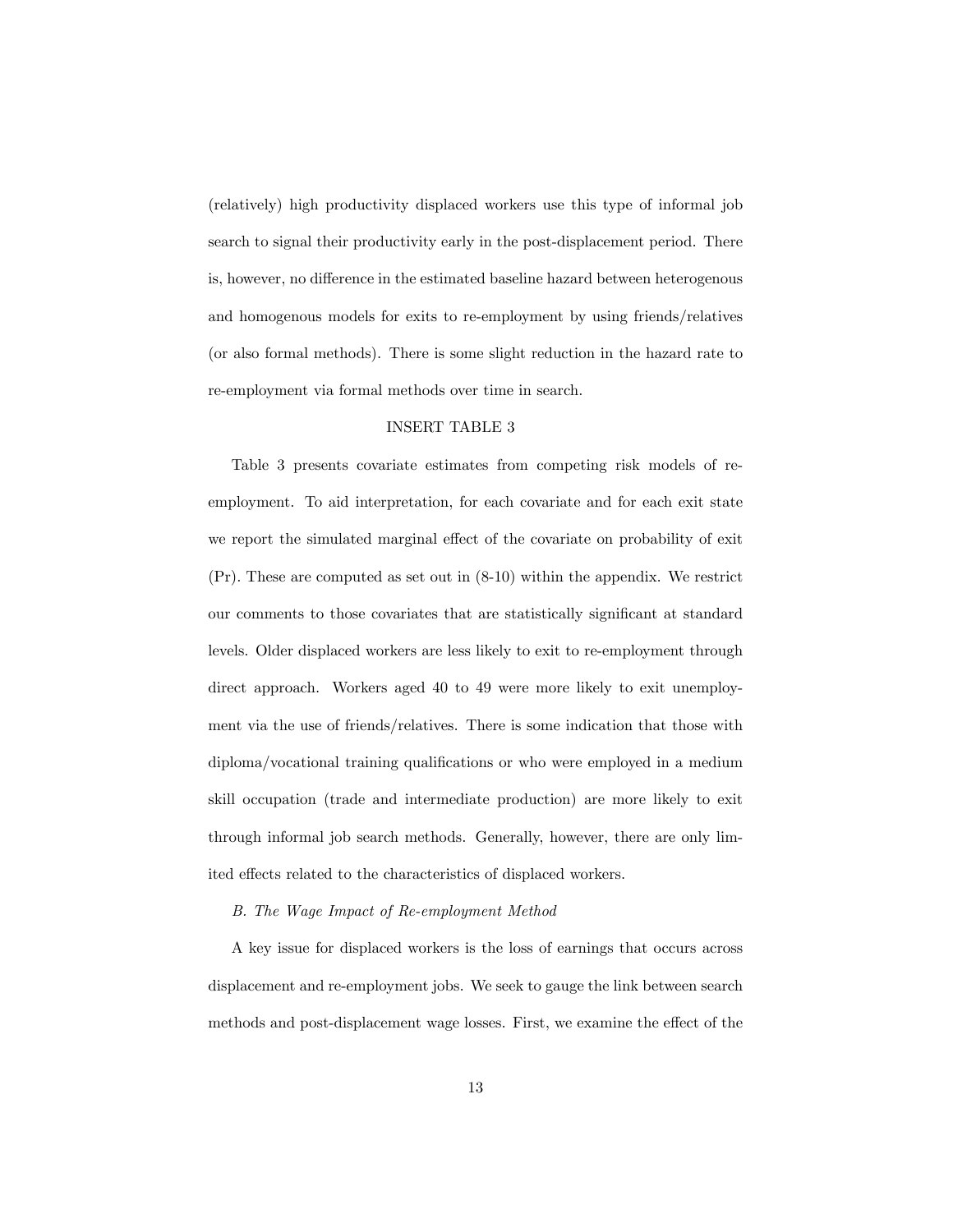job finding method on the change between pre and post-displacement wages. This can be specified as:

$$
ln W_i^r \cdot \ln W_i^d = \alpha_0 + \beta X_i + \delta J S M_i + \varepsilon_i \tag{1}
$$

Where the superscripts  $r$  and  $d$  refer to the re-employment and displacement episode, respectively;  $\ln W_i$  is the log weekly wage of the *ith* individual;  $X_i$  is a vector of controls;  $JSM_i$  is the job finding method for the *ith* individual; and  $\varepsilon_i$ is an I.I.D. error term. Through this approach our primary aim is to examine how job search methods mitigate (or worsen) post-displacement wage losses. The controls in the vector  $X_i$  are generally standard, however one deserves further discussion. Changes in wages between displacement and re-employment jobs will be related to the loss of job, occupation and industry specific human capital. To address this we include tenure in the displacement job in the control vector.

### INSERT TABLE 4

Column 2 of Table 4 presents OLS estimates of equation (1). The sample for this model excludes individuals who exited to a 'non-employee' labour market state as these individuals did not generally report wage earnings.<sup>2</sup> There is evidence that finding re-employment via direct approach, friends/relatives or 'other' methods is associated with a higher wage change  $(12-13\%)$  when compared to displaced workers who were re-employed using formal methods, the omitted category. Other estimates suggest that displaced workers with degree qualifications experience substantial wage rate growth, all other things being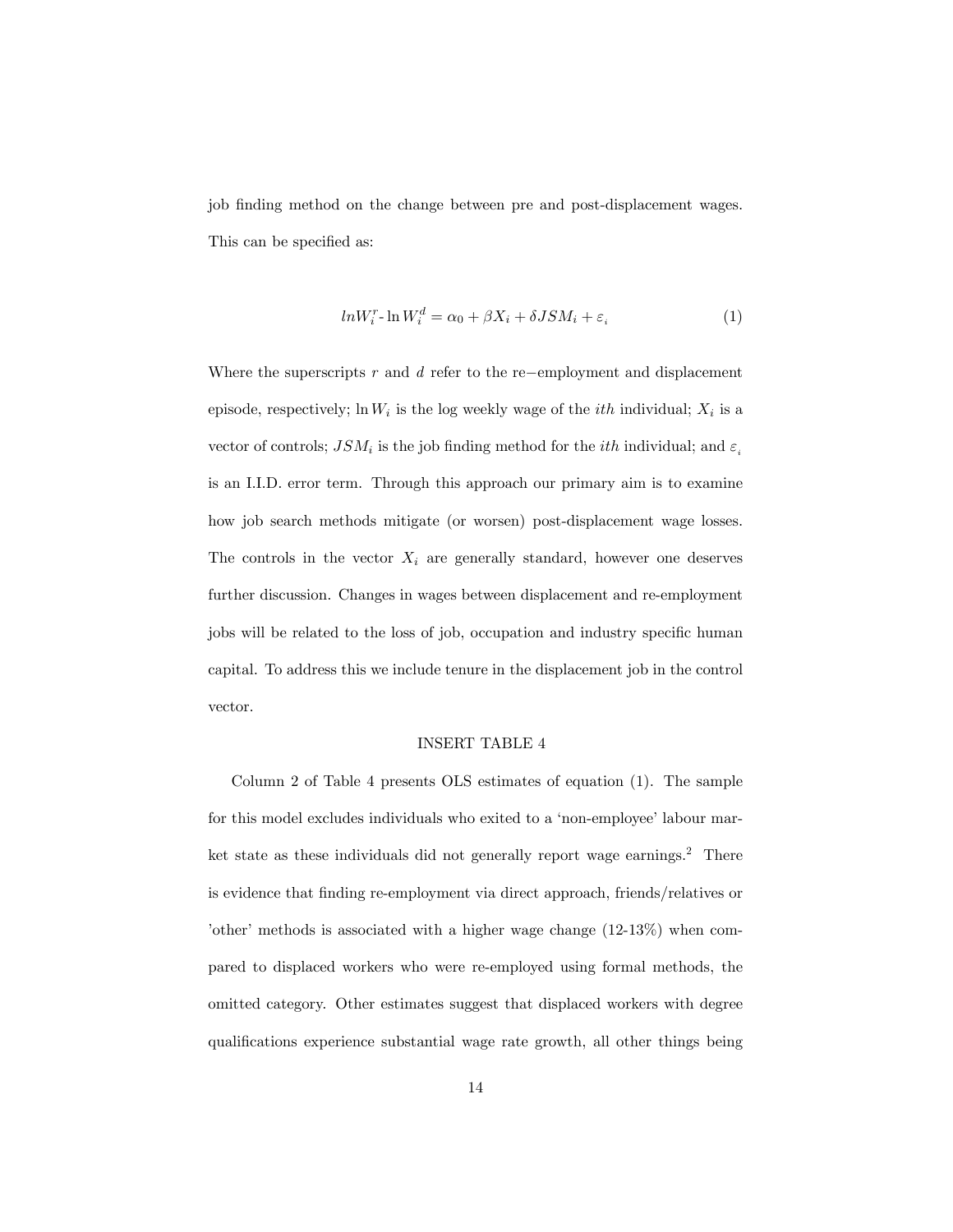equal, between the displaced and reemployment job. Having longer tenure and hence more job-specific human capital in the displaced job is associated with wage rate reductions, although the magnitude of this effect is not large. More explicitly, one may want to control for whether the worker changed occupation or industry between the two jobs. Variants of (1) were estimated that included controls for whether the worker changed industry or occupation between displacement and re-employment job. Whilst the estimates were negative signed, as would be expected, neither were statistically significant at standard levels.

The previous section demonstrated a link between job finding method and duration of unemployment. If reservation wages vary across time in unemployment this may lead to a link between job search methods that have lower average associated unemployment duration and the average wages associated with gaining a job through these methods. To investigate this we included a control for duration of time in unemployment following displacement and re-estimated (1). The resultant estimates were not statistically significant. Critically, the inclusion of this control did not change the magnitude and statistical significance of the point estimates for job Önding methods. This was also true of the inclusion of controls for changing industry and occupation. Hence, it does not appear that the higher wages, all others equal, related to informal job finding methods relative to formal methods are a result of variations in unemployment duration or the likelihood of changing industry/occupation across job finding methods.

A potential problem with the OLS estimates is that we do not observe reemployment wages if the displaced worker does not re-enter employment within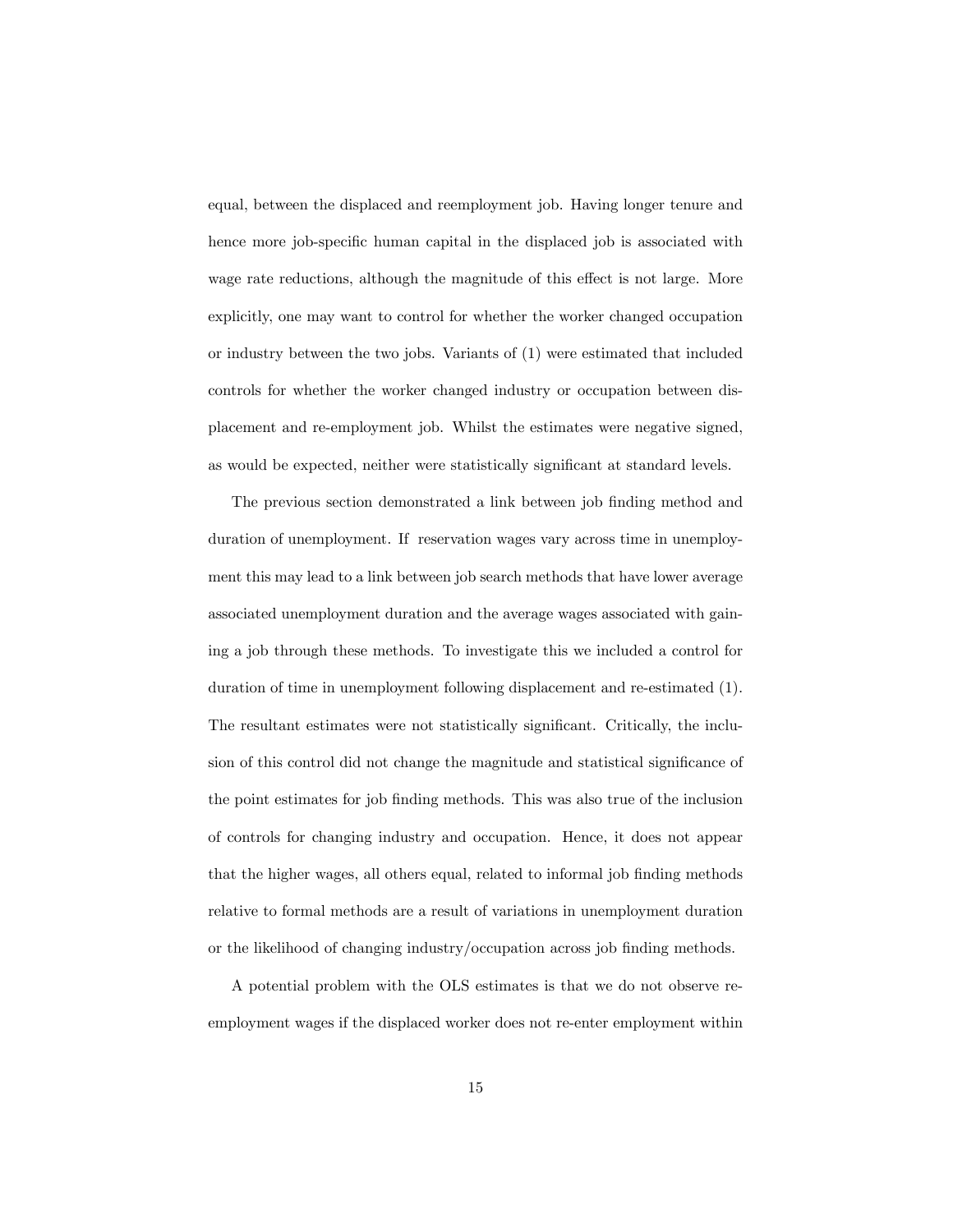the sample period. Furthermore, it seems unlikely that these individuals will be a random subsample of displaced workers insofar as they are more likely to possess characteristics (both observed and unobserved) that make it less probable that they will find employment. In the case that these individuals are a non-random subsample of displaced workers, OLS estimates of wages changes will be biased. To investigate this, we utilise a two-stage model that aims to control for sample selectivity in the estimates of wage change (Heckman 1979). The first stage is to estimate the probability of re-employment:

$$
Pr(E_i) = \gamma_0 + \beta X_i + \mu_i \tag{2}
$$

We do not observe the underlying probability of being employed,  $E_i^*$ , instead we observe a dummy variable,  $E_i$ , defined as  $E_i = 1$  if  $E_i^* > 0$  and  $E_i = 0$ otherwise. Equation (2) is estimated by maximum likelihood and the inverse mill's ratio is used to correct equation (1). This approach seeks to correct the estimates of the covariates in the wage equation for bias due to the non-random partial observability of wages.

We identify the model using an instrumental variable approach. The instrument we adopt is whether the individual had a working partner. This fulfills the basic statistical requirements of an instrumental variable. It has a statistically significant relationship to the probability of being re-employed (p-value  $= 0.019$ , but is statistically unrelated to wage changes between displacement and re-employment jobs. To test further for instrument validity we employed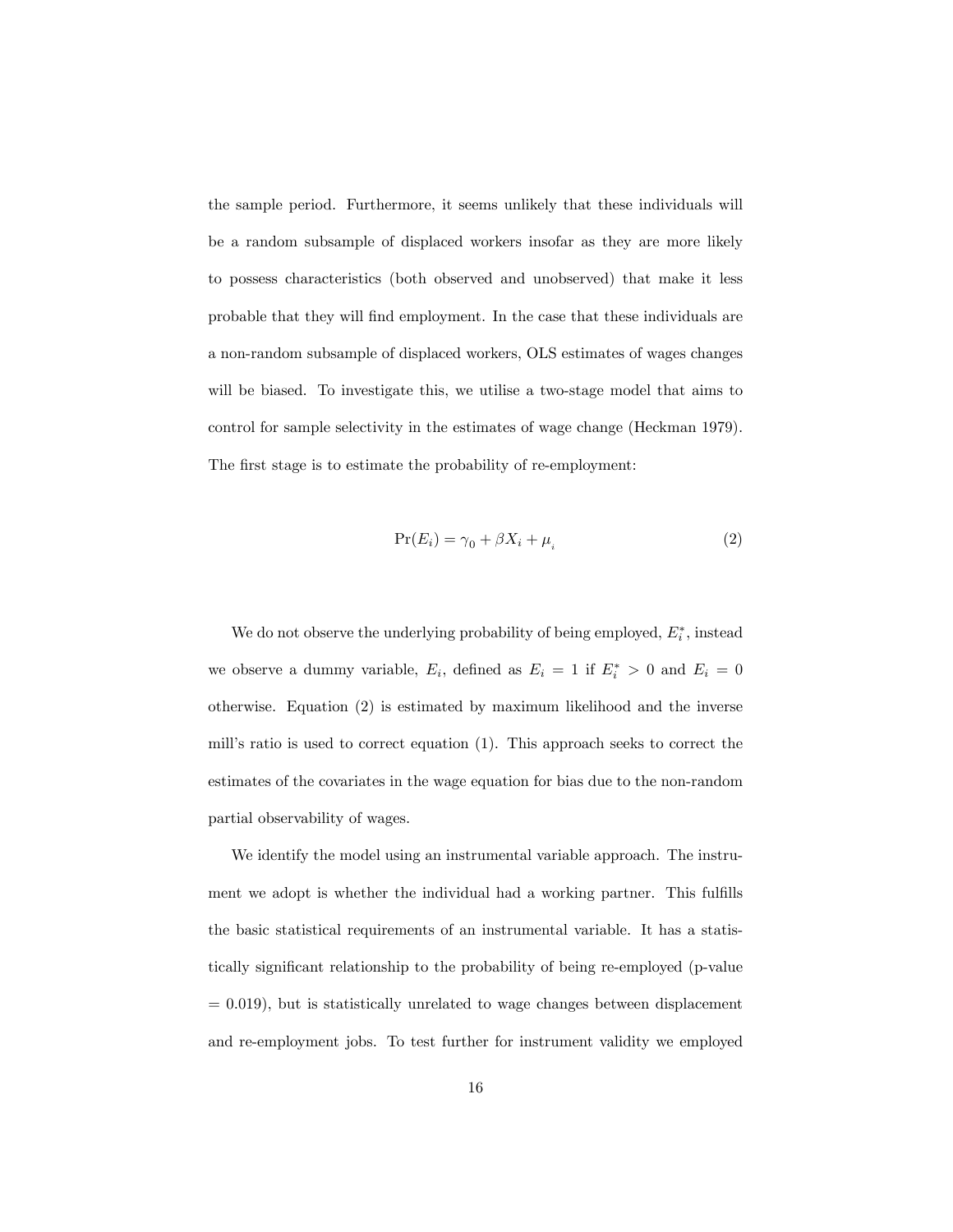a Hausman exogeneity test. This involved including the residuals from (2) in (1) and estimating by OLS. A necessary compromise in this approach was to estimate (2) by OLS so as to retrieve the residuals. This test indicates that the instrument is exogenous to the log wage differential.<sup>3</sup> A number of studies have shown that the presence of a working spouse affects re-employment probability and unemployment duration, but generally a working spouse has been found to decrease re-employment probability.<sup>4</sup> However, previous Australian research demonstrates substantial positive correlations between female employment and male employment within households (Dawkins et al 2005). Our data fits with this previous Australian evidence insofar as having a working partner increases the probability of male re-employment.

Column 3 and 4 of Table 4 present the estimates from the selection equation and the wage change regression that incorporates a correction for sample selection. The latter estimates provide some suggestion that the impact of job finding methods indicated by the OLS regression may be upwardly biased. Point estimates of re-employment method effects are not, however, statistically significantly different between the OLS and corrected models.

Overall there appears to be evidence that informal job search networks, when compared to formal methods, may reduce wage losses between displacement and re-employment spells. This appears to run counter to suggestions that employee referrals and social networks are associated with lower wages (Kugler 2003, Bentolila et al 2009). Instead our estimates are more supportive of a view of informal job networks as allowing displaced workers to signal their productivity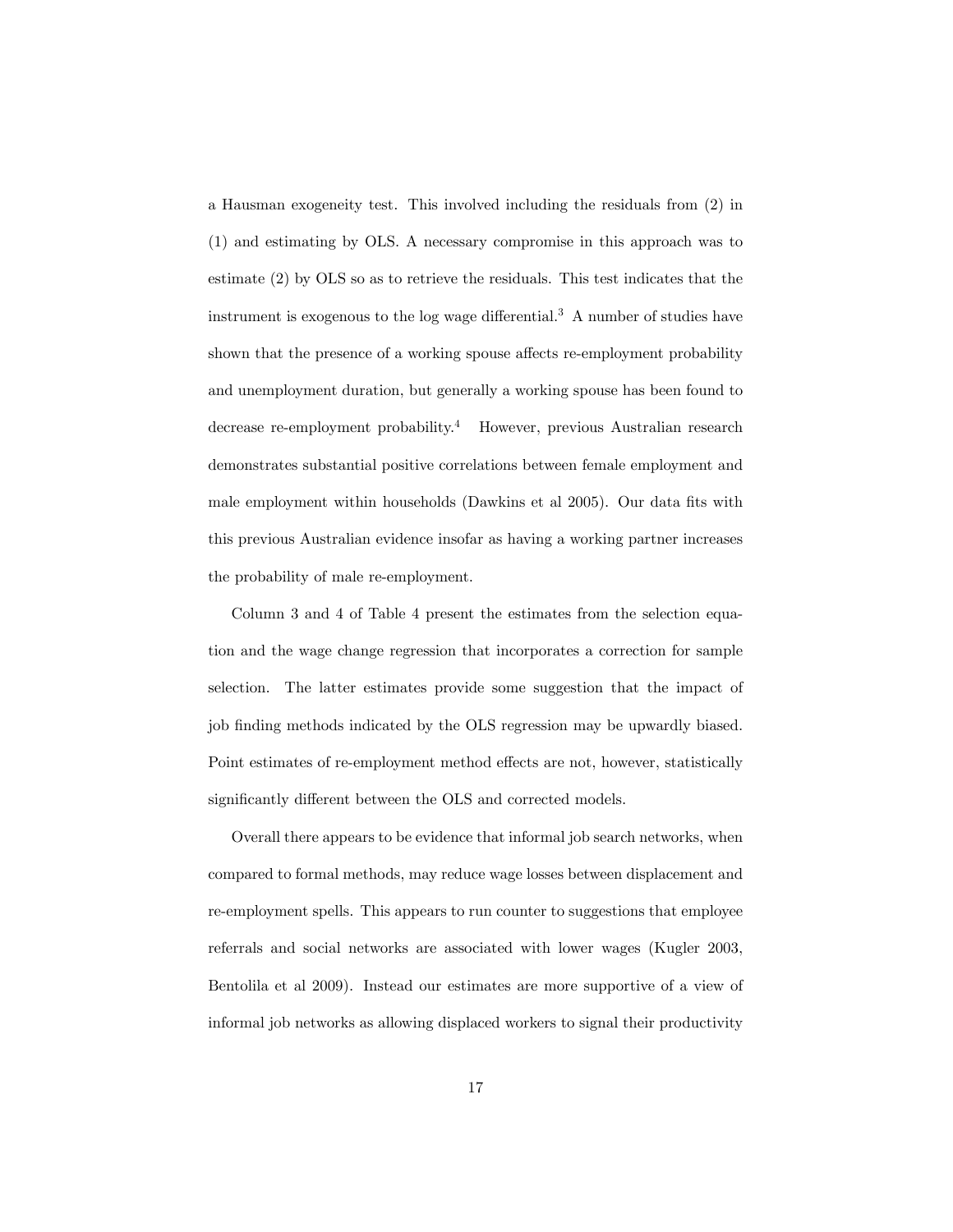and providing superior information on match quality. If this latter case is true, we would expect relative flat wage-tenure profiles for displaced workers who found re-employment through friends/relatives. Unfortunately, SEUP does not have a sufficiently long duration for this to be investigated.

#### C. Re-employment Characteristics, Displacement Risk and Job Duration

Stevens (1997) presents evidence that a major source of welfare losses for displaced workers is ongoing job instability. Search methods used to enter reemployment may be a critical factor in so far as individuals are more likely to have informal job networks in the industry and/or occupations from which they were displaced. As a result, jobs found through these methods are likely to be associated with an elevated risk of displacement, particularly as firms may operate last in, first out firing policies in the face of poor demand conditions. More generally, job instability may occur due to matching difficulties inherent in the job search process (Jovanovic 1979, Pries 2004). In this case we would expect there to be a link between displacement and ongoing instability, but this would not necessarily be associated with any given job search method.

We examine these issues in two main ways, first we model the risk of separation from re-employment job, without distinguishing between different reasons for separation. Through this, we seek to determine if there are any general associations between search methods and job instability for the displaced. Second, we explicitly examine the impact of search method on risk of displacement in the re-employment job.

To model the likelihood of separation from the re-employment job, we utilise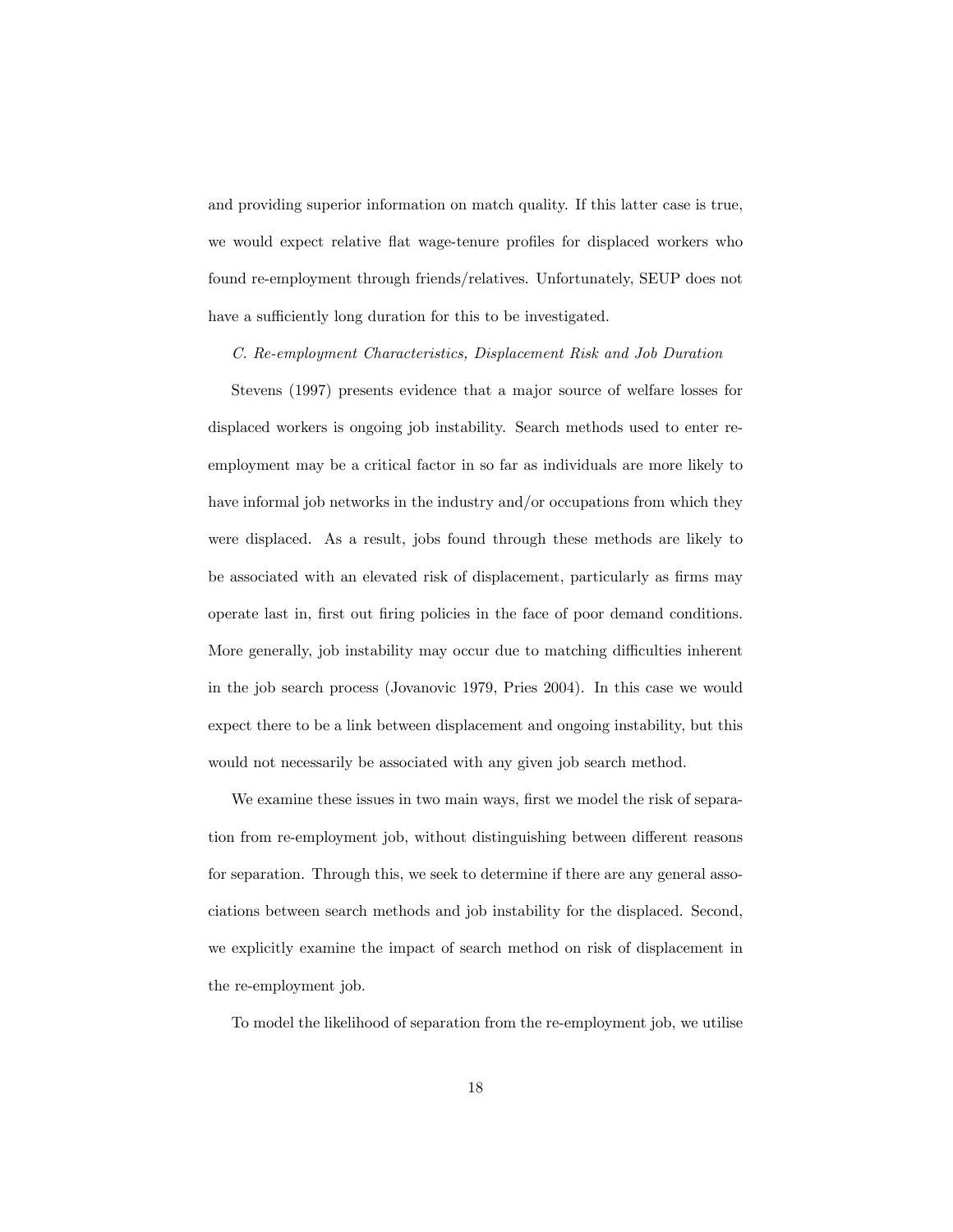a single risk analogue of the semi-parametric competing risk hazard model used above to estimate time until separation from the re-employment job and include job search methods as regressors. To the extent that an employer-employee separation represents a revealed poor job match and the time taken to reveal this will generally be inversely related to how 'poor' this match is, this approach provides some evidence on the link between job search method and job match quality for displaced workers.

### INSERT FIGURE 2

Figure 2 presents the estimated baseline hazard from this model. Again this is plotted for both the baseline hazard from the homogeneous model (dotted line) and the model including a control for individual level unobserved heterogeneity (smooth line). The first thing to note is the magnitude of the probability of exit from the first post-displacement job. Even after introducing a control for unobserved heterogeneity the expected underlying probability of exit from the post-displacement job is over 30% within the first 90 days. Both models suggests a degree of negative duration dependence. The ongoing magnitude of risk of exit between  $15\%$  and  $25\%$  for the first 18 months of the post-displacement job supports the view that post-displacement employment is characterised by instability (Stevens 1997).

#### INSERT TABLE 5

Table 5 presents the covariate estimates from this model. The results suggest that when compared to job finding through formal search methods, informal job search methods are associated with a higher risk of subsequent separa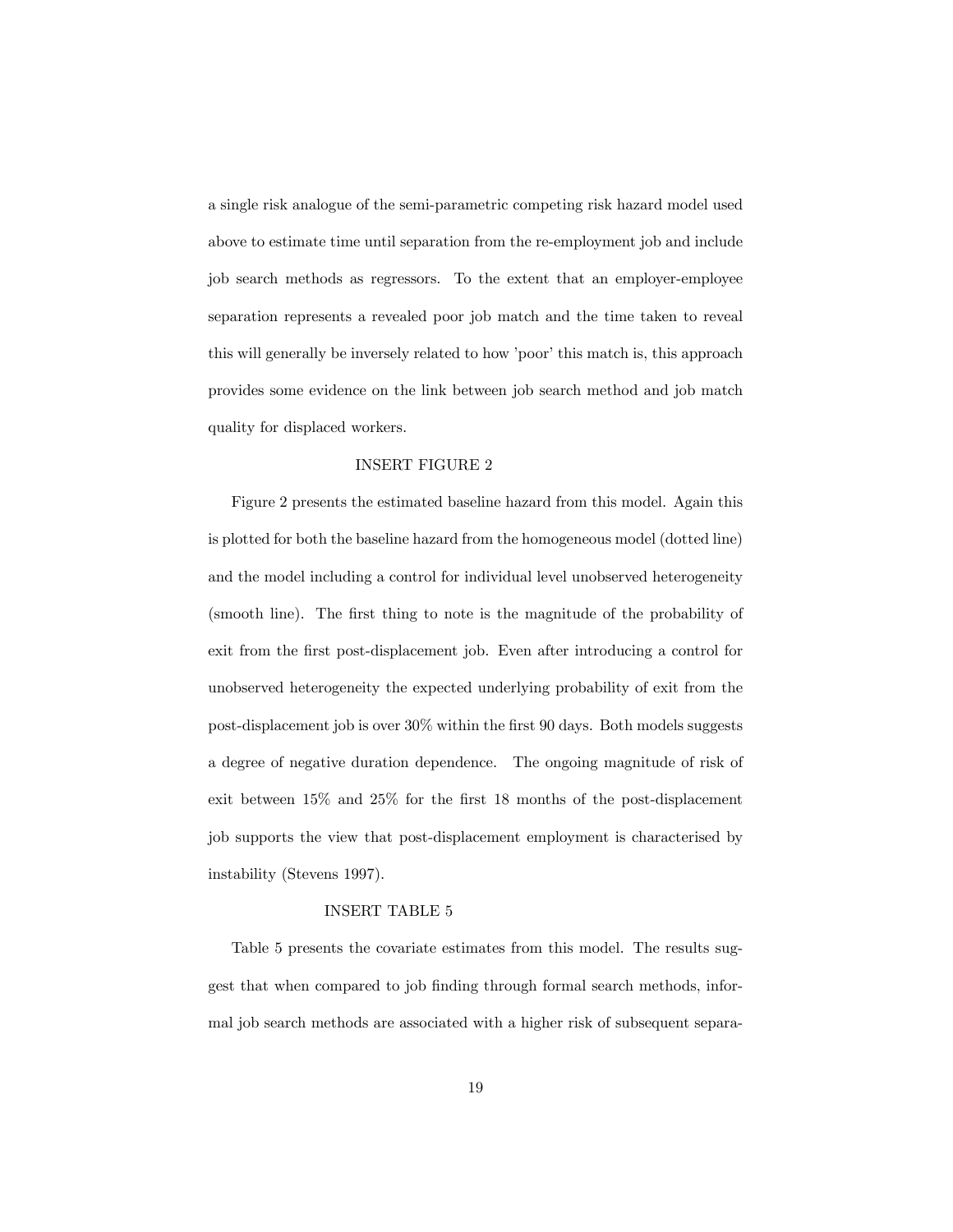tion. Hence, while results presented earlier suggested that informal job search methods were associated with shorter post-displacement time in search and a reduced loss of wages, they are associated with less stable post-displacement employment. Separate models were also estimated (but not reported) including controls for whether the individual changed occupation or industry. These provided some indication that changing occupation reduces the likelihood of separation, but had no impact on the estimates of job search method effects.

### INSERT TABLE 6

A critical issue is the extent to which individuals who are displaced face ongoing, or even an increased, risk of being displaced in later jobs. Table 6 presents results from a probit regression, where the dependent variable is a dummy that indicates whether individuals lost their first re-employment job through displacement (displacement risk). To aid interpretation all estimates are reported as marginal effects. Re-employment through informal methods, friends/relatives or direct approach, is associated with a subsequent displacement risk of between 14 and 16 percentage points higher than those re-employment jobs found through formal methods. This suggests that displaced workers who use informal job search methods to find re-employment may be exposing themselves to an increased risk of further displacement episodes. In the second model we introduce variables indicating whether the worker changed occupation and/or industry when they took their post-displacement job. These results suggest that those who change occupation are 9 percentage points less likely to be subsequently displaced from their re-employment job. There is no evidence that changing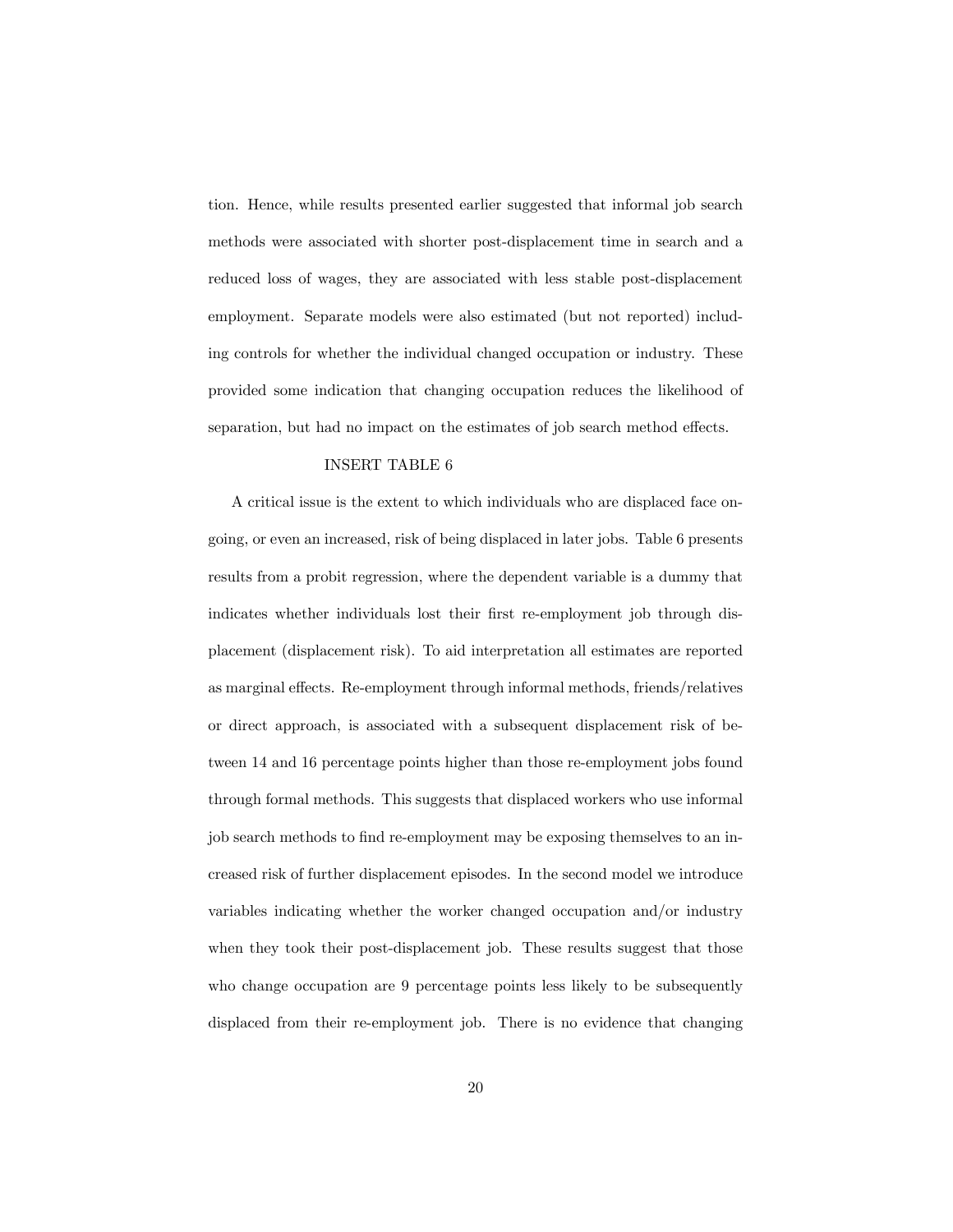industry reduces displacement risk. The occupation effect could occur for one of two reasons. These individuals may have moved from an occupation with declining demand, where the underlying risk of displacement is high, to another occupation for which demand is not in decline. Alternatively, the ability to move occupation may indicate the individual has more general skills and/or higher productivity, which will be associated with lower displacement risk irrespective of industry or occupation of employment.

### INSERT TABLE 7

If informal networks are stronger in the industry and occupation within which the worker has previously been employed, the use of informal job search methods may reduce the likelihood of changing occupation. If, in turn, changing occupation (or industry) reduces displacement risk, the use informal job search methods may increase the subsequent risk of displacement. Table 2 suggests that there is a relationship between job finding method and the likelihood of changing occupation/industry. To investigate this we re-estimate the main model in Table 6 separately according to whether the individual changed occupation or changed industry. Estimates are reported in Table 7 where for brevity only the estimates of job finding method are reported. If the reason why informal job search methods increase displacement risk is due to workers re-entering jobs similar to their displaced job where there is ongoing poor demand conditions the impact on displacement risk should be larger when workers do not change industry or occupation. This does not appear to be the case. The heightened risk of displacement associated with informal job search methods is apparent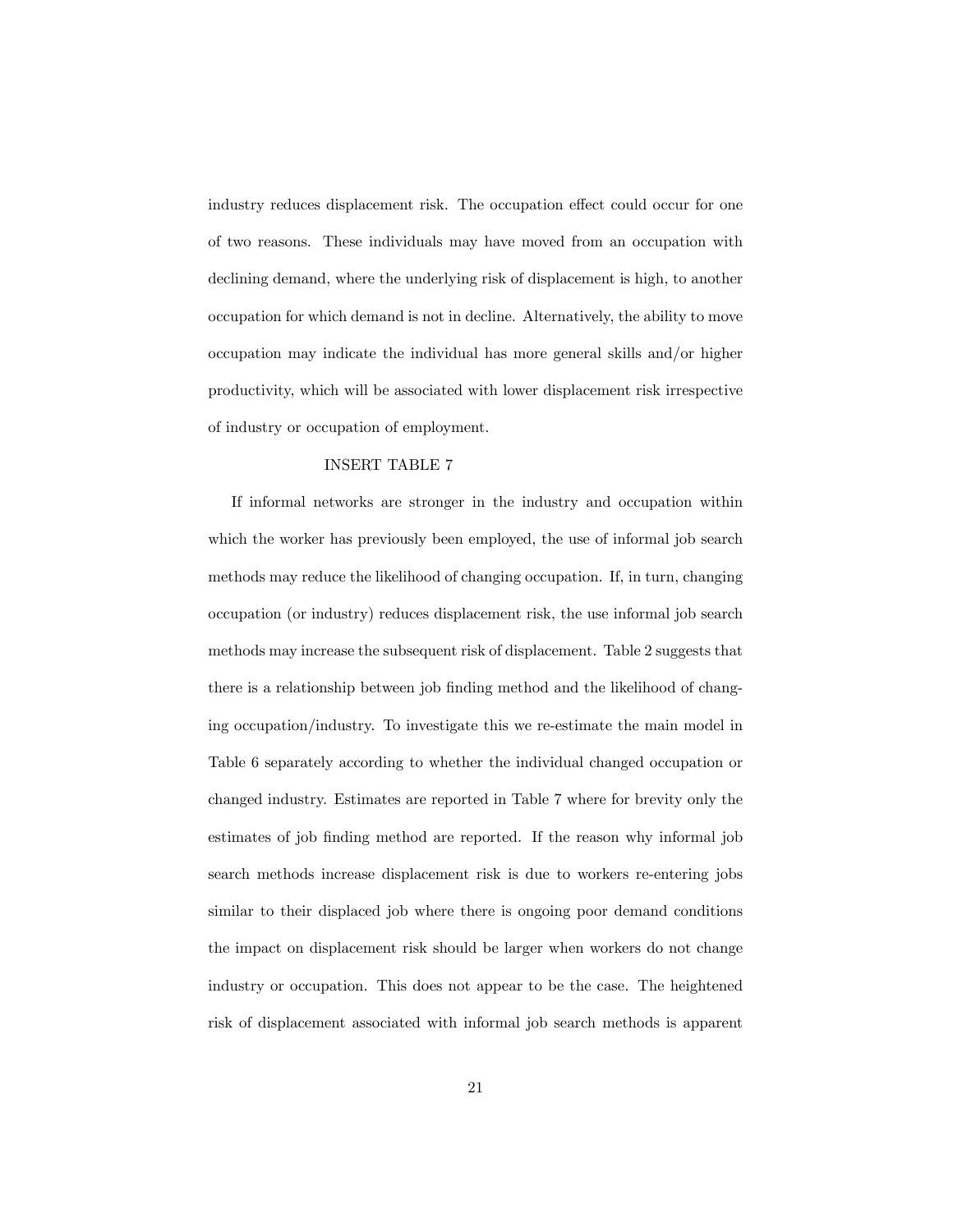irrespective of whether the worker changed occupation or industry. The only exception being perhaps workers who changed industry and used direct approach. Here the associated displacement risk is not statistically significantly higher than that for formal methods. In unreported estimates a similar strategy was adopted for separations as a total. Again there did not appear to be marked differences between the impact of informal job search methods on separation risk according to whether workers changed occupation/industry. Together these estimates suggest that the heightened separation and displacement risk associated with informal job search methods is not due to re-employment in occupations or industries with poor demand conditions. Instead they suggest that these job search methods are associated more generally with unstable employment.

# IV. CONCLUSION

This paper has investigated the role of job search methods for displaced workers. The use of informal job search methods is associated with shorter postdisplacement unemployment search duration and increased likelihood of exit overall when compared to formal job search methods. Furthermore, informal job search methods appear to generate superior wage outcomes in the initial reemployment job. There is evidence that re-employment through friends/relatives reduces wage losses between displacement and post-displacement jobs, relative to formal methods. This is supportive of the view that informal job networks allow displaced workers to signal productivity and provide superior information on match quality (Simon and Warner 1992), and runs counter to suggestions that employee referrals and social networks are associated with lower wages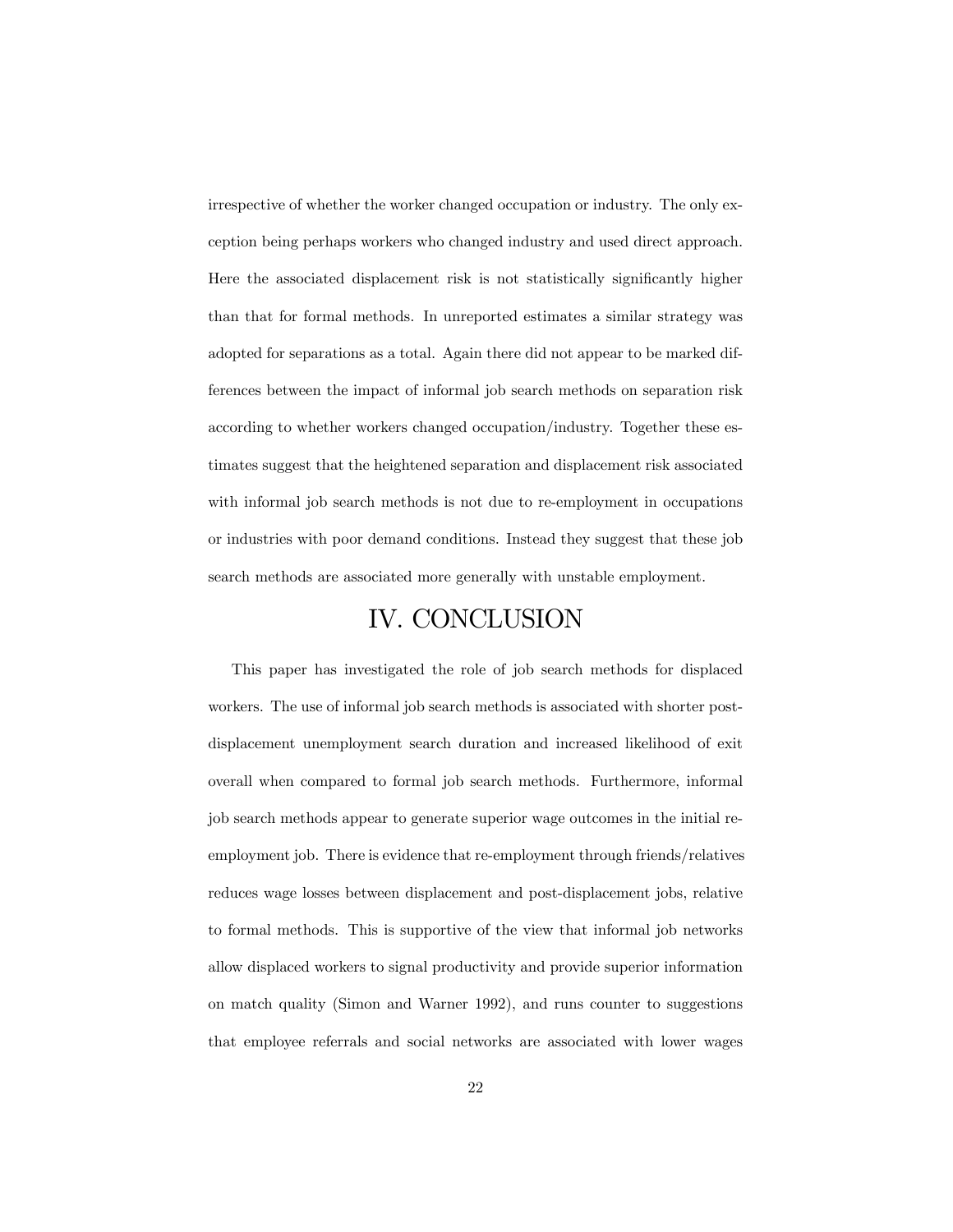(Kugler 2003, Bentolila et al 2009)

A critical issue for displaced workers is job stability. It has previously been demonstrated that recurring job loss is a major source of ongoing welfare losses for displaced workers (Stevens 1997). In our data, the first re-employment job appears to be short-lived. Approximately three quarters of re-employment jobs end within the sample period. Those who find these jobs through informal methods face a particularly high rate of separation, and moreover a 14 to 16 percentage point increase in displacement risk. These results suggest that displaced workers who use informal job networks as a method of gaining re-employment are more likely to face ongoing labour market difficulties.

One explanation for these results is that informal job search is more likely to result in jobs that are similar to the occupation and industry from which the worker was displaced from. Whilst displaced workers who find re-employment through informal job methods are less likely to change industry and occupation, we find no evidence that this is the source of their greater probability of separation and risk of displacement. Instead, our results suggest that jobs found through informal methods are associated generally with unstable employment.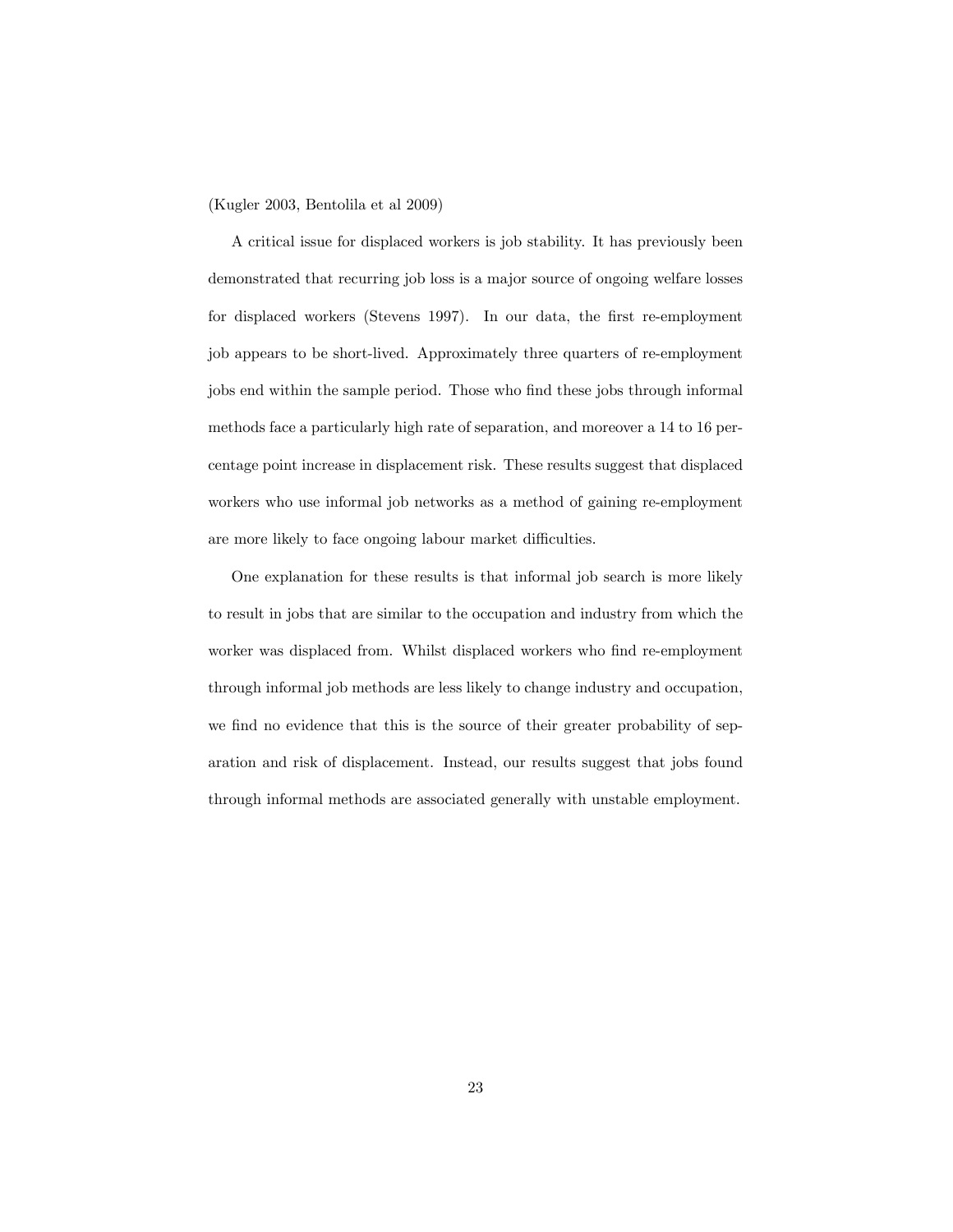## REFERENCES

- Addison, J. and Portugal, P. (2002). Job Search Methods and Outcomes, Oxford Economic Papers, Vol. 54, pp. 505-533.
- Abbring, J., van den Berg, G., Gautier, P., van Lomwell, A., van Ours, J. and Ruhm, C. (2002). Displaced Workers in the United States and the Netherlands, in P.Kuhn (ed), Losing Work, Moving on: Worker Displacement in International Perspective, William Upjohn Institute, Kalamazoo.
- Andrews, M., Bradley, S. and Stott, D. (2002). Matching the Demand for and the Supply of Training in the School-to-Work Transition, Economic Journal, Vol. 112, pp. 201-219.
- Bentolila, S., Michelacci, C. and Suarez, J. (2009) Social Contacts and Occupational Choice, Economica (forthcoming).
- Bishop, J. (1993). Improving Job-Worker Matching in the US Labor Market' Brookings Papers on Economic Activity, Microeconomics, Vol. 1, pp. 335-400.
- Blau, D. and Robins, P. (1990). Job Search Outcomes for the Employed and Unemployed, Journal of Political Economy, Vol. 98, pp. 637-655.
- Borland, J. and McDonald, J. (1999) Displaced Workers in Australia 1984-1996, Macroeconomic Conditions and Structural Change, University of Melbourne Research Paper No. 824.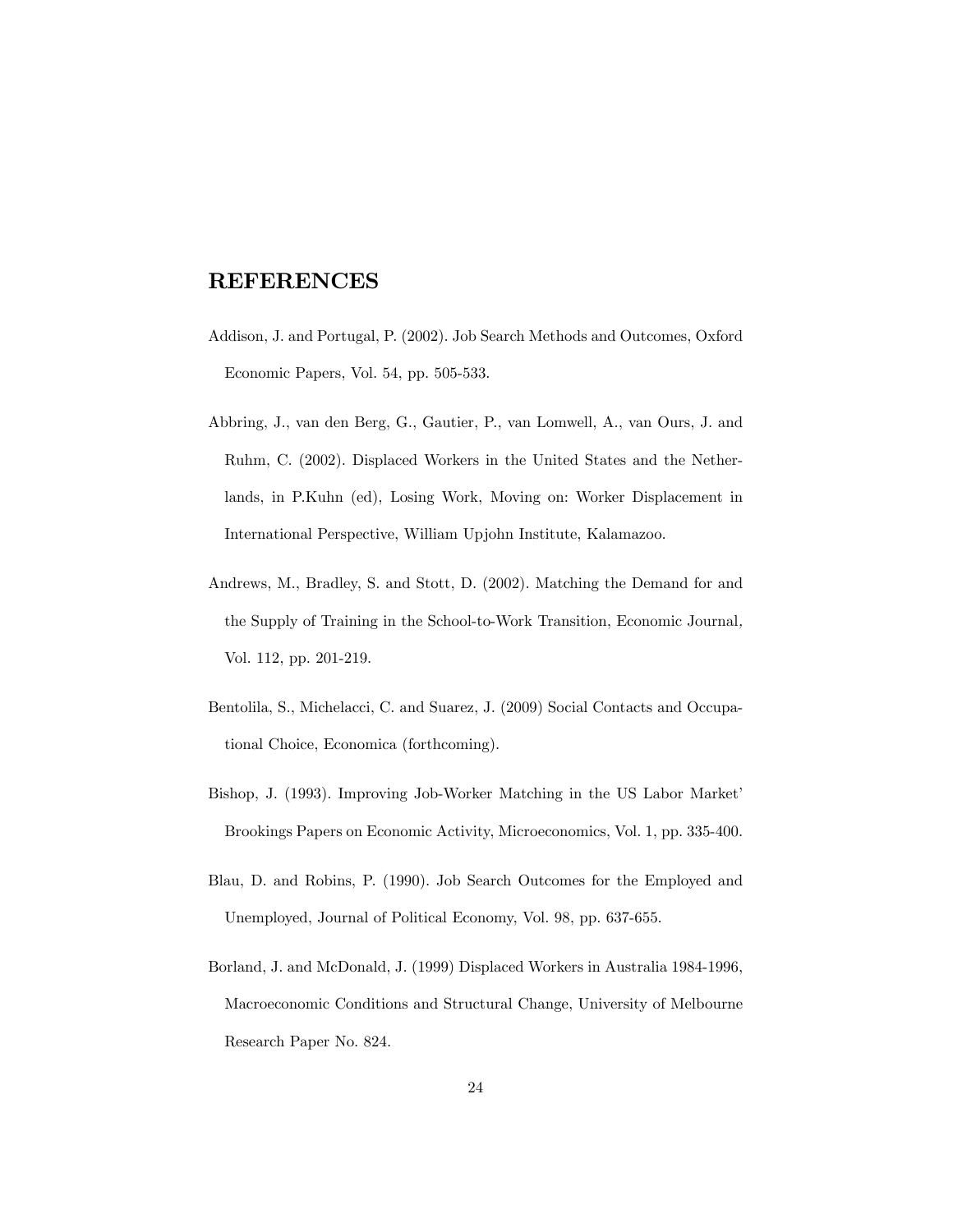- Bradshaw, T. (1973). Job Seeking Methods Used by Unemployed Workers, Monthly Labor Review, Vol. 96, pp. 35-40.
- Burda, M. and Mertens, A. (2001). Estimating Wage Losses of Displaced Workers in Germany, Labour Economics, Vol. 8, pp. 15-41.
- Datcher, L. (1983). The Impact of Informal Networks on Quit Behaviour, Review of Economics and Statistics, Vol. 65, pp. 491-495.
- Dawkins, P., Gregg, P. and Scutella, R. (2005) Employment Polarisation in Australia, Economic Record, Vol. 81, pp. 336–350
- Dynarski, M. and Sheffrin, S. (1990). The Behavior of Unemployment Durations over the Cycle, The Review of Economics and Statistics, Vol. 72, pp. 350-356.
- Farber, H. (1993). The Incidence and Costs of Job Loss, 1982-91, Brookings Papers on Economic Activity, Microeconomics. Vol. 1, pp.75-119.
- Farber, H. (1999). Alternative and Part-Time Employment Arrangements as a Response to Job Loss, Journal of Labor Economics, Vol. 17, pp.
- Gibbons, R. and Katz, L. (1991) Layoffs and Lemons, Journal of Labor Economics, Vol. 9., pp. 351-380
- Gregg, P and Wadsworth, J. (1996). How Effective are State Employment Agencies: Jobcentre Use and Job Matching in Britain, Oxford Bulletin of Economics and Statistics, Vol. 58, pp. 43-67.
- Heckman, J. (1979). Sample Selection Bias as a Specification Error, Econometrica, Vol. 47, pp. 153-161.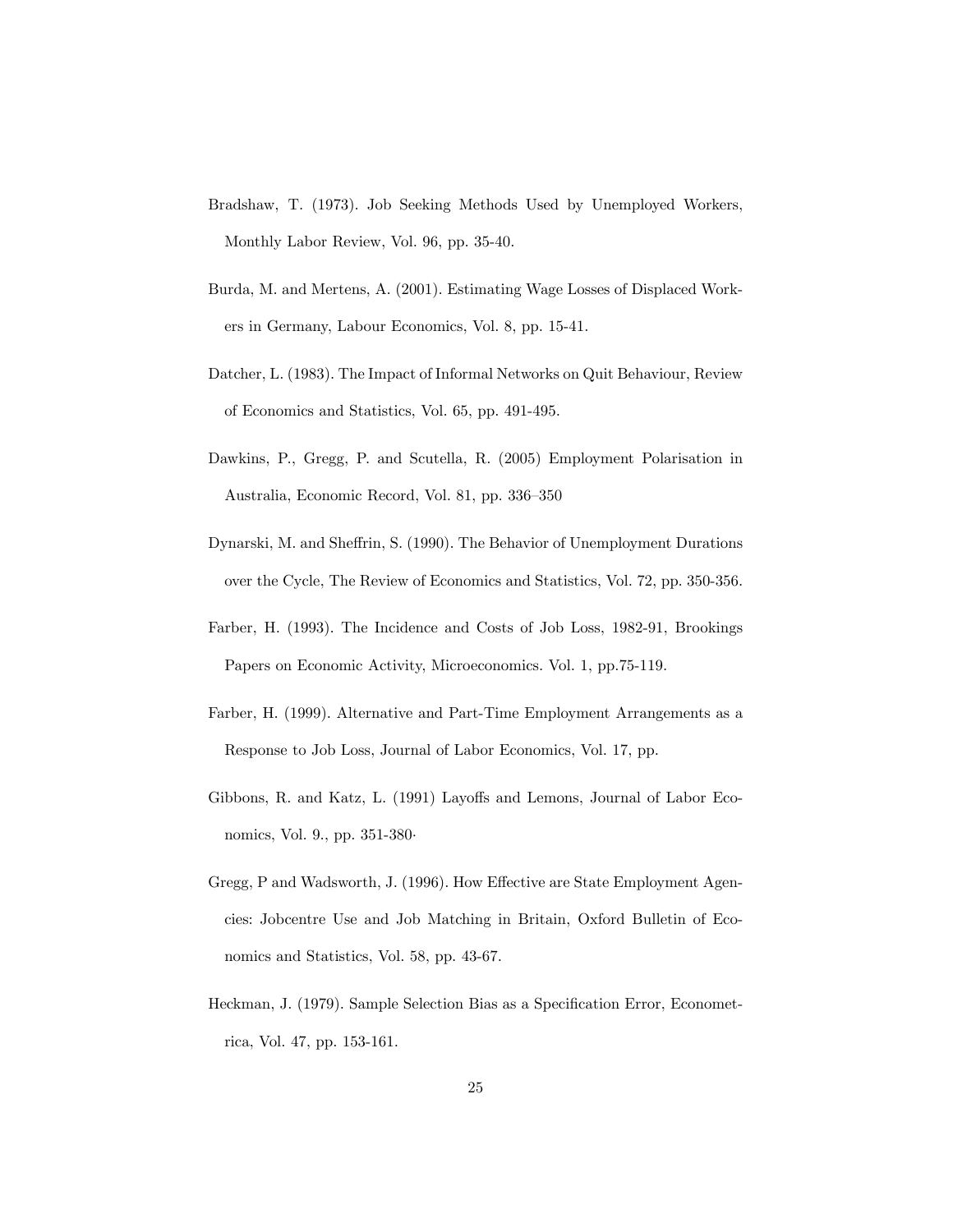- Holzer, H. J. (1987a). Job Search by Employed and Unemployed Youth, Industrial and Labor Relations Review, Vol. 40, pp. 601-611.
- Holzer, H. J. (1987b). Informal Job Search and Black Youth Unemployment, The American Economic Review, Vol. 77, pp. 446-452.
- Holzer, H. J. (1988). Search Method Use by Unemployed Youth, Journal of Labor Economics, Vol. 6, pp. 1-19.
- Jacobson, L., LaLonde, R. and Sullivan, D. (1993). Earnings Losses of Displaced Workers, American Economic Review, Vol. 83, pp. 685-709.
- Jovanovic, B. (1979). Job Matching and the Theory of Turnover, Journal of Political Economy, Vol. 87, pp. 972-990.
- Kugler, A. (2003). Employer Referrals and Efficiency Wages, Labour Economics, Vol. 10, pp. 531-556.
- Kletzer, L. (1989). Returns to Seniority After Permanent Job Loss, American Economic Review, Vol. 79, pp. 536-543.
- Le, A. T. and Miller, P. W. (1998). The ABS Survey of Employment and Unemployment Patterns, Australian Economic Review, Vol. 31, pp. 290-297.
- Montgomery, J. (1991). Social Networks and Labour Market Outcomes: Toward an Economic Analysis, American Economic Review, Vol. 81, pp. 1408-1418.
- Oreopoulos, P., Page, M. and Stevens, A.H. (2008). The Intergenerational Effects of Worker Displacement, Journal of Labor Economics, Vol. 26, pp.455- 483.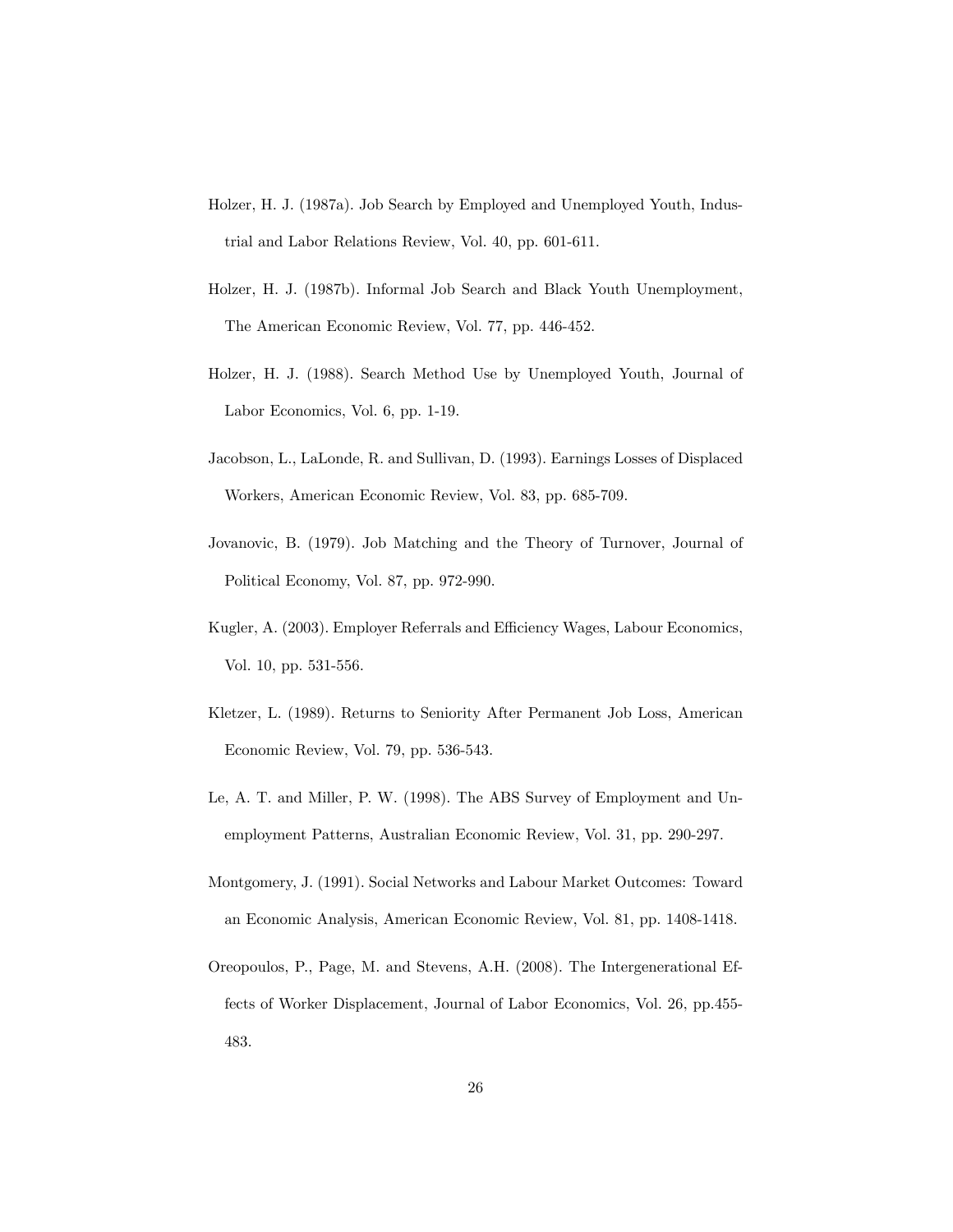- Osberg, L. (1993). Fishing in Different Pools: Job-Search Strategies and Job-Finding Success in Canada in the Early 1980s, Journal of Labor Economics, Vol. 11, pp. 348-386.
- Podgursky, M and Swaim, P. (1987). Job Displacement Earnings Loss: Evidence from the Displaced Workers Survey, Industrial and Labor Relations Review, Vol. 49, pp. 17-29.
- Ports, M. (1993). Trends in Job Search Methods, Monthly Labor Review, Vol 116, pp. 63-67.
- Pries, M. (2004). Persistence of Employment Fluctuations: A Model of Recurring Job Loss, Review of Economic Studies, Vol. 71, pp. 193-215.
- Rees, A. (1966). Information Networks in Labor Markets, American Economic Review, Vol. 56, pp. 559-566.
- Simon, C. and Warner, T. (1992). Matchmaker, Matchmaker: The Effect of Old Boy Networks on Job Match Quality, Earnings and Tenure, Journal of Labor Economics, Vol. 10, pp. 306-330.
- Solon, G. (1985). Work Incentive Effects of Taxing Unemployment Benefits, Econometrica, Vol. 53, pp. 295-306.
- Stevens, A.H. (1997). Persistent Effects of Job Displacement: The Importance of Multiple Job Losses, Journal of Labor Economics, Vol. 15, pp. 165-188.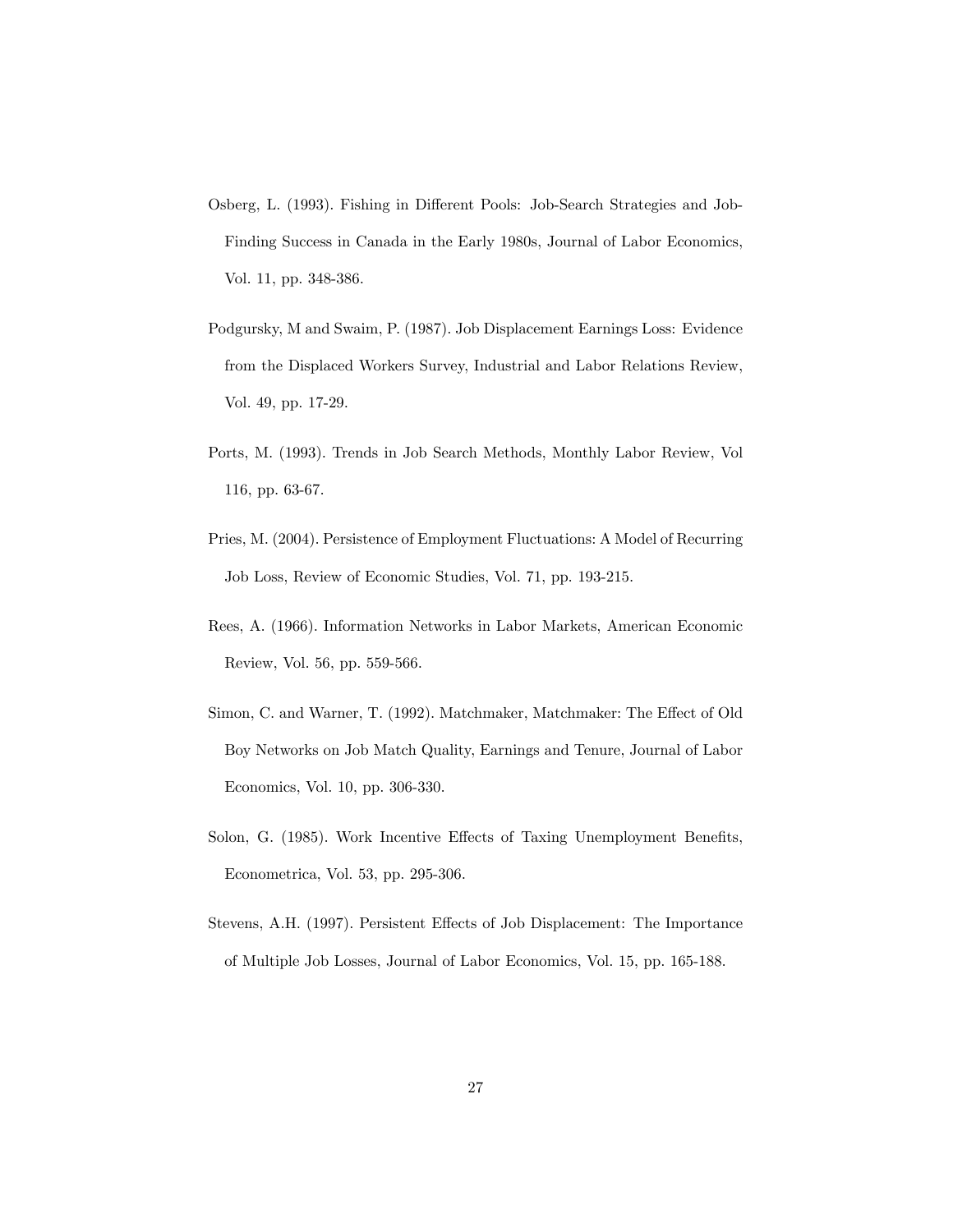## Notes

 $1$ This is similar to figures reported for the unemployed in general, see for instance Addison and Portugal (2002).

<sup>2</sup>Furthermore, in the case that wage/salary earnings were reported it is not clear whether self-employed were receiving other renumeration, such as profits, from their employment.

 ${}^{3}F(1,964) = 0.73$ , p-value = 0.392.

 $4$ For instance Solon (1985) finds that having a working spouse has a negative effect on gaining re-employment, but only for women, while Dynarski and Sheffrin (1990) finds that individuals with working spouses are less likely to gain re-employment if they are in receipt of unemployment insurance.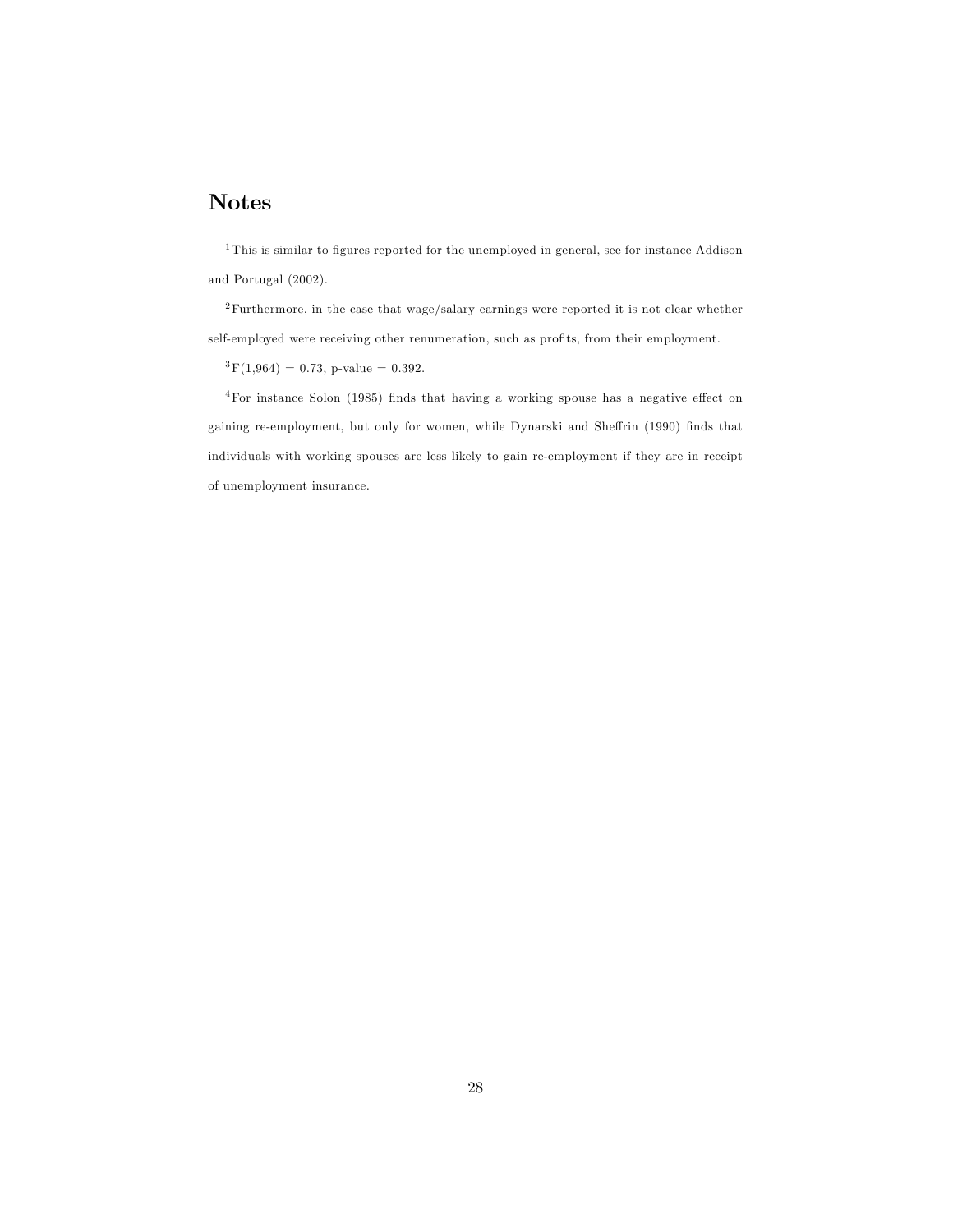## 1 Technical Appendix

Exits to a new employment episode for individual  $i$  can be described as a continuous process with a hazard of:

$$
\theta_i(t) = \lambda(t) \exp(x_i/\beta)
$$
 (3)

where  $\lambda(t)$  is the baseline hazard and x is a vector of observable covariates (time-invariant) and  $\beta$  is a vector of unknown coefficients. This provides a version of (3) for estimation. We utilise the discrete time version of this model. Each individual exits to a new employment episode during interval  $t \to t +1$ with a given probability given they were still in their initial labour force state (i.e. unemployed) at time  $t$ . The discrete time hazard is given by

$$
\theta_{i}\left(t\right) = 1 - \exp\left\{-\int\limits_{ti}^{t+1} \theta_{i}\left(u\right) du\right\} = 1 - \exp\left\{-\exp\left(x_{i}'\beta\right)\gamma\left(t\right)\right\} \tag{4}
$$

where:

$$
\gamma(t) = \int_{t}^{t+1} \lambda(u) du \tag{5}
$$

denotes the integrated baseline hazard. No particular parametric form is assumed for  $\gamma(t)$  and the model is estimated semi-parametrically. The log likelihood contribution of a spell of length  $d_i$  is: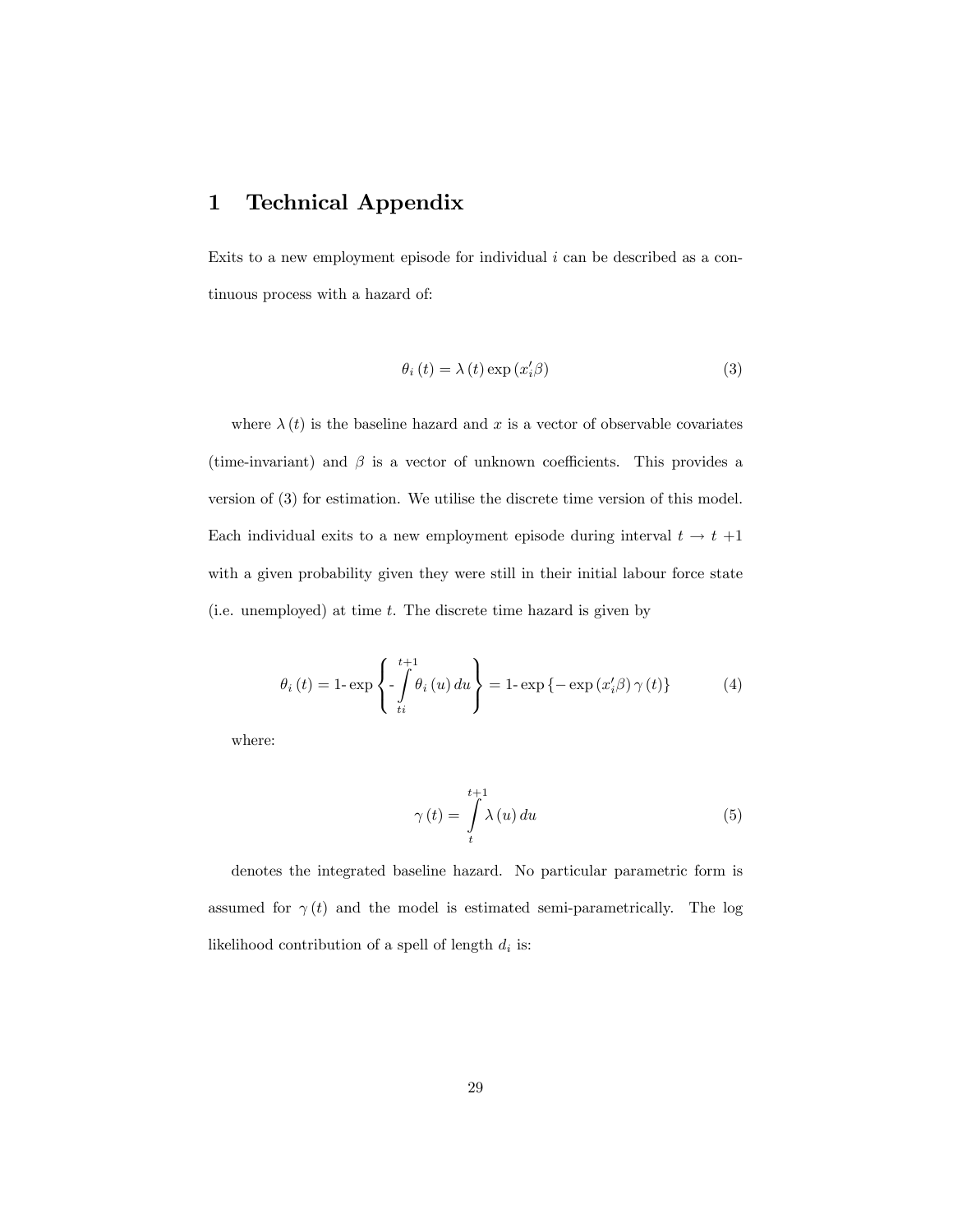$$
L_{i} = c_{i} \ln \theta_{i} (d_{i}) + \sum_{t=1}^{d_{i} - 1} \ln \{ 1 - \theta_{i} (t) \}
$$
 (6a)

$$
= c_i \ln \left(1 - \exp\left[-\exp\left\{x_i \left(d_i\right)'\beta + \gamma \left(d_i\right)\right\}\right]\right) \tag{6b}
$$

$$
- \sum_{t=1}^{d_i - 1} \exp\left\{x_i'\beta + \gamma \left(t\right)\right\}
$$

where  $c_i$  is a censoring indicator that takes the value 1 if  $d_i$  is uncensored and zero otherwise. This specifies a single risk model where the  $\gamma$ 's are interpreted as the log of a non-parametric piece-wise linear baseline hazard. The data form a panel with each individual supplying  $j = 1, 2...d_i$  observations. Each exit state denotes an exit to a different destination state. For each destination state, all observations are zero except the last, where the last is unity only if the individual exits to that state. Hence, there is a hazard for each  $j$  time period for each exit state. Equation above  $(6)$  is estimated separately for each exit state  $(m)$ . We assume proportional hazards and so the covariates affect the hazard through the complementary log-log link.

Following Andrews et al  $(2002)$ , we note that the coefficient estimates on the covariates in these competing risk regressions are difficult to interpret. The exit risk to state m  $(\Pi_m)$  and the expected waiting time until exit via risk m  $(E_m)$ both depend on hazards to each state, through the overall survival function as shown by: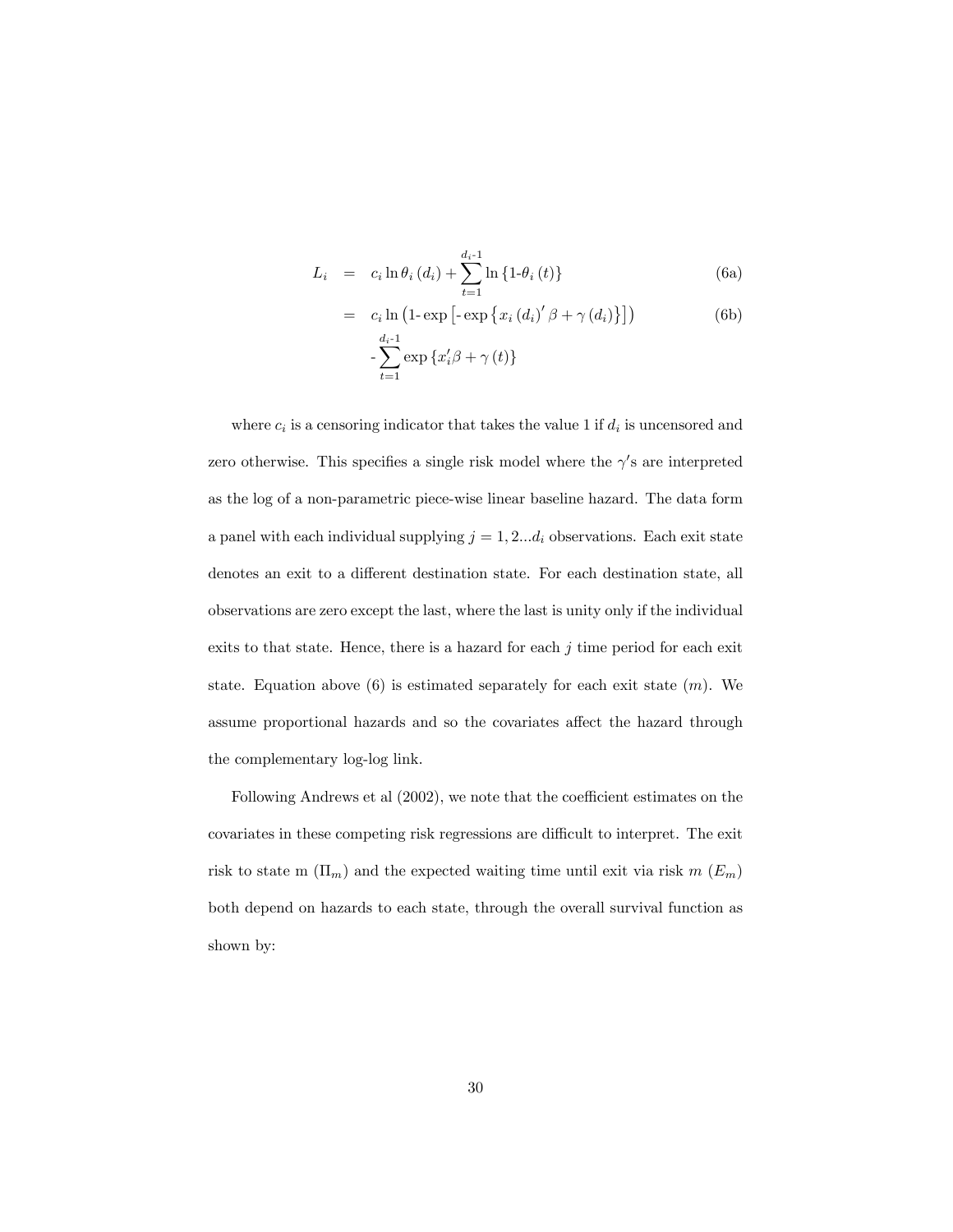$$
\Pi_m = \sum_{t=1}^{\infty} \theta_{mt} S_{t-1}, E_m = \frac{1}{\Pi_m} \sum_{t=1}^{\infty} t \theta_{mt} S_{t-1}, S_t = \prod_{s=1}^{\infty} \left( 1 - \sum_{m=1}^{M} \theta_{ms} \right) \tag{7}
$$

Where  $s$  is the survival function at time  $t$ .

Hence, we estimate the probability of exit via state  $m$  conditional on exiting during interval  $t$  denoted as:

$$
P_{mt} = \frac{\theta_{mt}}{\sum_{t\theta_{mt}}}, m = 1, 2, ..., M.
$$
 (8)

The baseline hazards used to compute the probabilities are:

$$
\widehat{\theta}_{mt} = 1 - \exp\left[-\exp\left\{\overline{x}'\widehat{\beta} + \widehat{\lambda}_{mt}\right\}\right]m = 1, 2, ..., M. \tag{9}
$$

where  $\bar{x}$  is the sample mean. In the empirical chapters we report the marginal effect of  $x$  on the conditional exit probability, which is given by:

$$
\delta_m \equiv \frac{\partial P_{mt}}{\partial_x} = \frac{\theta_{mt} \sum_{k \neq m\theta kt} (\beta_m - \beta k)}{\left[\sum_{m=1}^{\infty} \theta_{mt}\right]^2}
$$
(10)

These equations can be used to compute the expected waiting time for each destination state (E). These waiting times can then be re-estimated with covariates given a value of 0 and 1 for dummy variables (for continuous variables  $\bar{x}$  is moved by one standard error) These provide simulated marginal effects of each covariate on the expected waiting time til exit to state (E),  $(\Delta E/\Delta x)$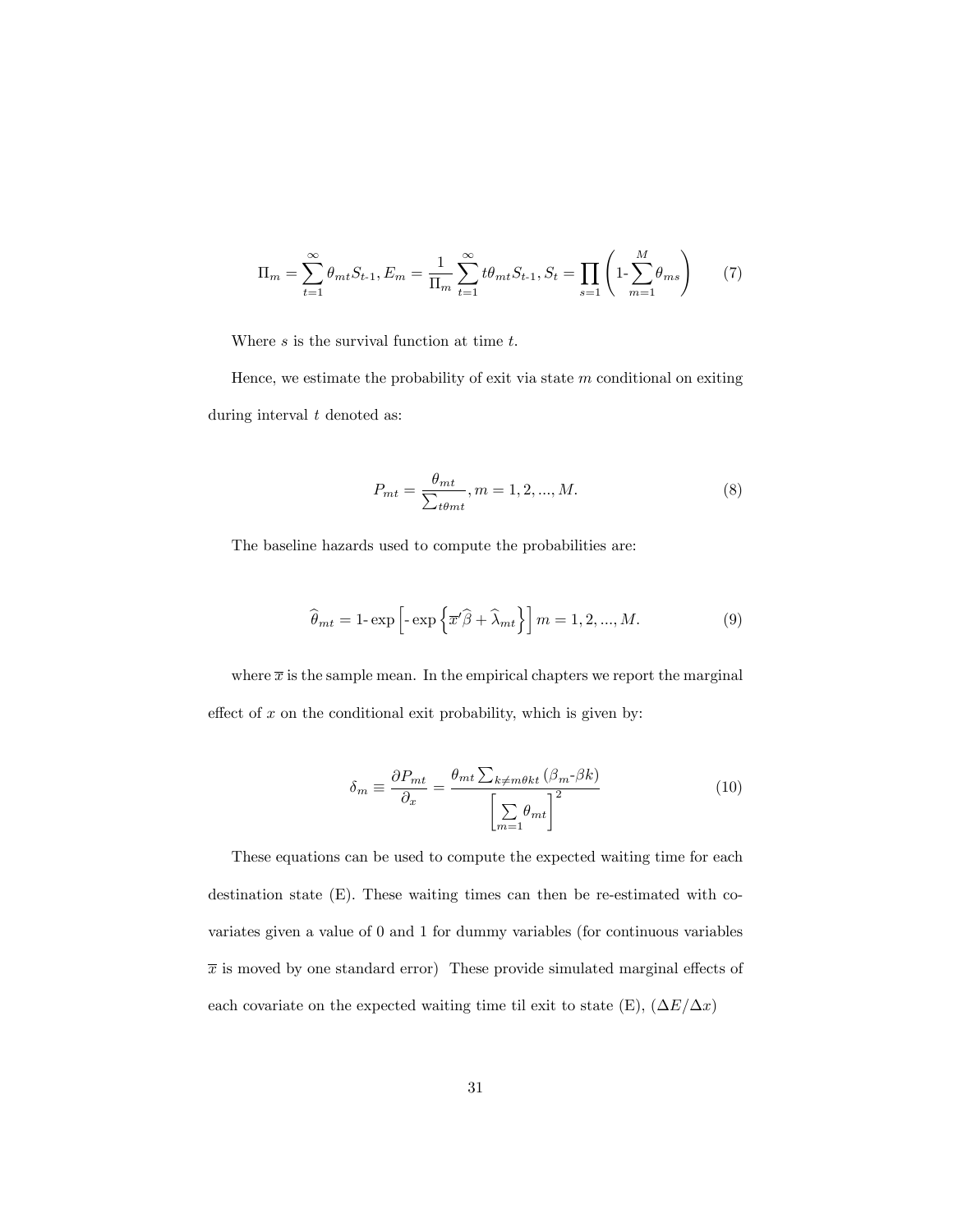In addition we include a gamma frailty term in an attempt to control for individual level unobserved heterogeneity. With this term included, the conditional continuous time hazard can be specified as:

$$
\theta_i(t) = \lambda(t) \exp(x_i' \beta + v_i)
$$
\n(11)

where the assumption is made that  $v$  are random variables (one for each exit state) distributed as a Gamma variate of unit mean and variance  $\sigma^2$  and they are independent across each exit state hazard. The log likelihood function is then given by:

$$
L_{i} = \ln \left[ \left( 1 + \sigma^{2} \sum_{t=a_{i}+1}^{a_{i}+b_{i}-1} \exp\left\{ x_{i}'\beta + \gamma(t) \right\} \right)^{-\frac{1}{\sigma^{2}}} \right] - c_{i} \left( 1 + \sigma^{2} \sum_{t=a_{i}+1}^{a_{i}+b_{i}-1} \exp\left\{ x_{i}'\beta + \gamma(t) \right\} \right)^{-\frac{1}{\sigma^{2}}} \right]
$$
(12)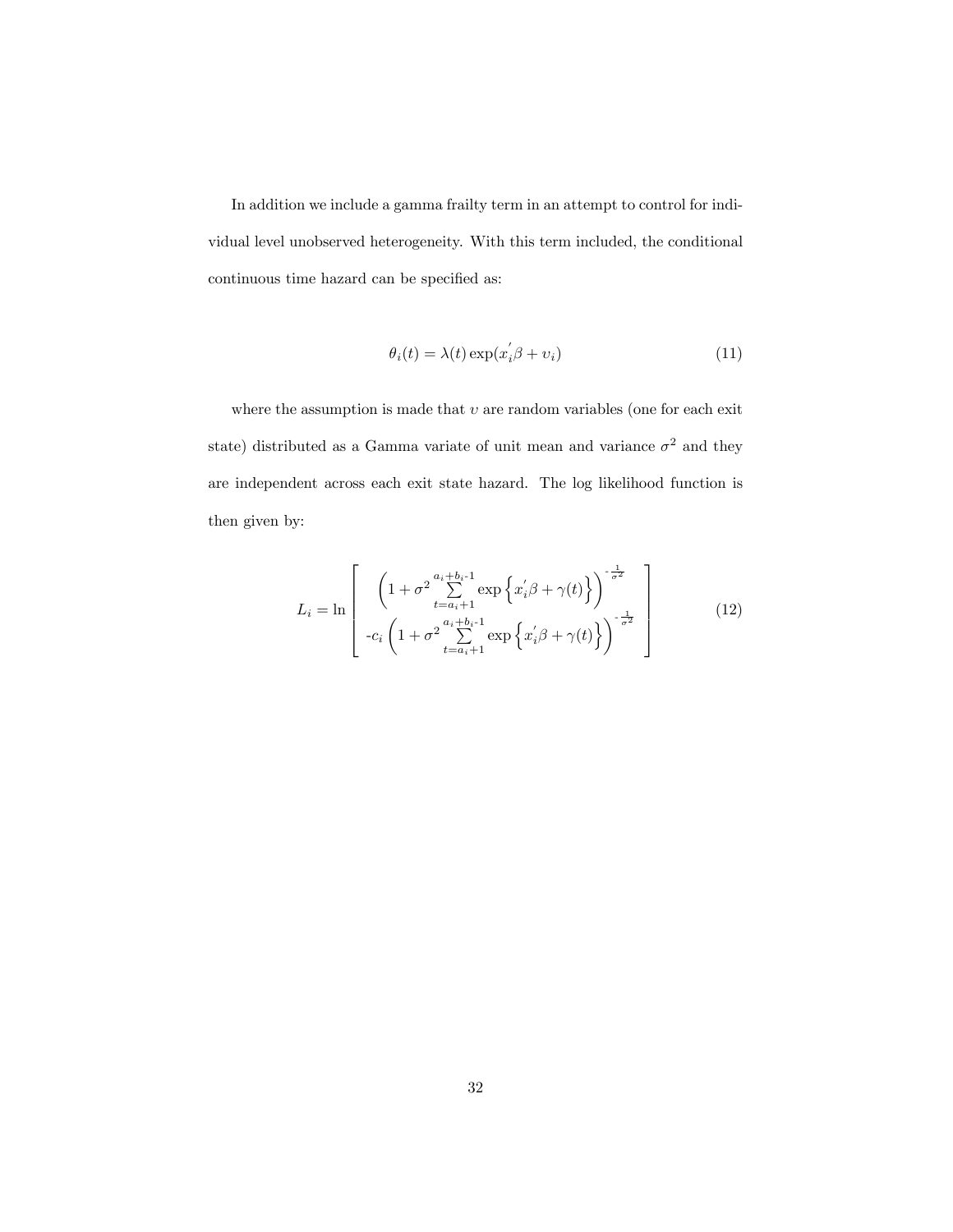

Figure 1: Estimated Baseline Hazards, Competing Risk to Re-employment by Job Finding Method.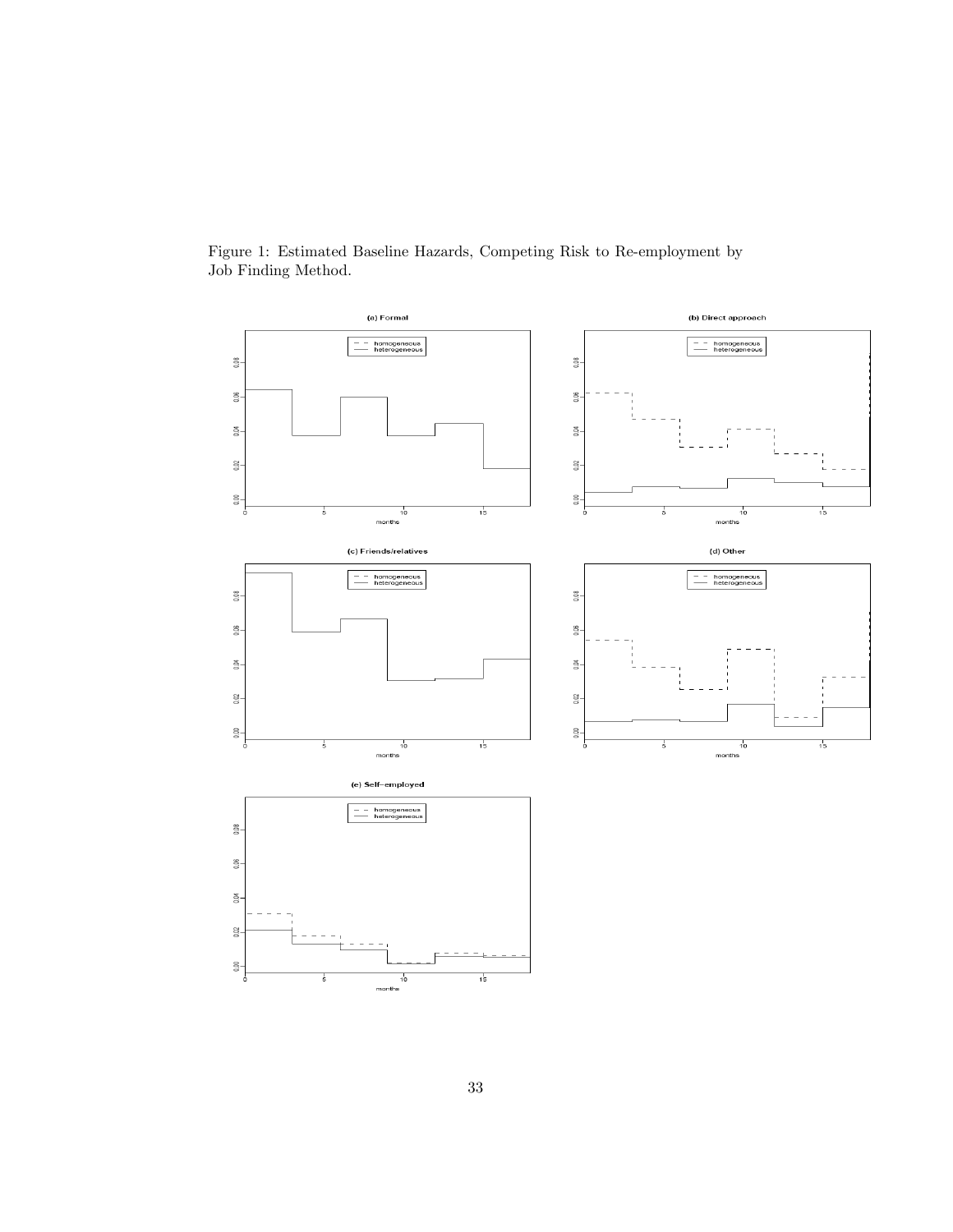

 $\overline{1}$ 

Figure 2: Baseline Hazard, Separation from Re-emplyoment.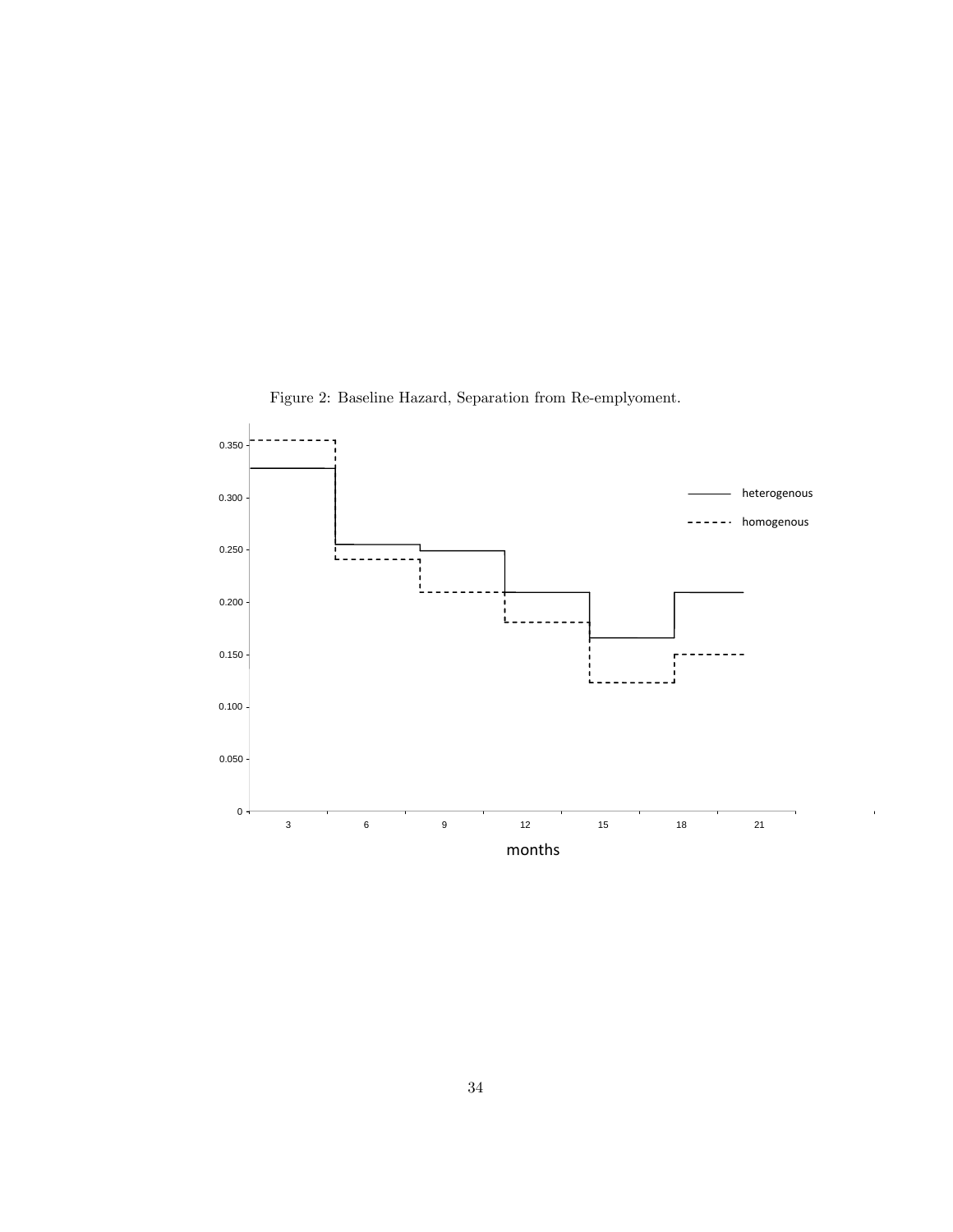|                                           |                              |                                                                | Number $(\%)$ using Number $(\%)$ Number $(\%)$ using a job search      | Number (%) employed |
|-------------------------------------------|------------------------------|----------------------------------------------------------------|-------------------------------------------------------------------------|---------------------|
|                                           | search method                |                                                                | finding a job method who found job by that method by job finding method |                     |
| Newspaper advertisement<br>Formal methods | 566 (57.3%)                  | $416(73.5\%)$                                                  | $120(16.6\%)$                                                           | $168(17.0\%)$       |
|                                           | 694 (70.3%)                  |                                                                |                                                                         |                     |
| Advertised/tendered for work              | $92(9.3\%)$                  | $\frac{512}{70} \frac{(73.8\%)}{(76.1\%)}$                     |                                                                         |                     |
| Informal methods                          |                              |                                                                |                                                                         |                     |
| Direct employer contact                   |                              | $533(75.1\%)$                                                  | $.26(17.8\%)$                                                           | $163(16.5\%)$       |
| Friends or relatives                      | $710(71.9\%)$<br>424 (43.0%) |                                                                | $70(16.5\%)$                                                            | $184(18.4\%)$       |
| Other                                     | 68 (6.9%)                    | $\begin{array}{c} 313 \ (73.8\%) \\ 53 \ (77.9\%) \end{array}$ | (2(17.7%)                                                               | $151(15.3\%)$       |
| Individuals                               |                              |                                                                |                                                                         |                     |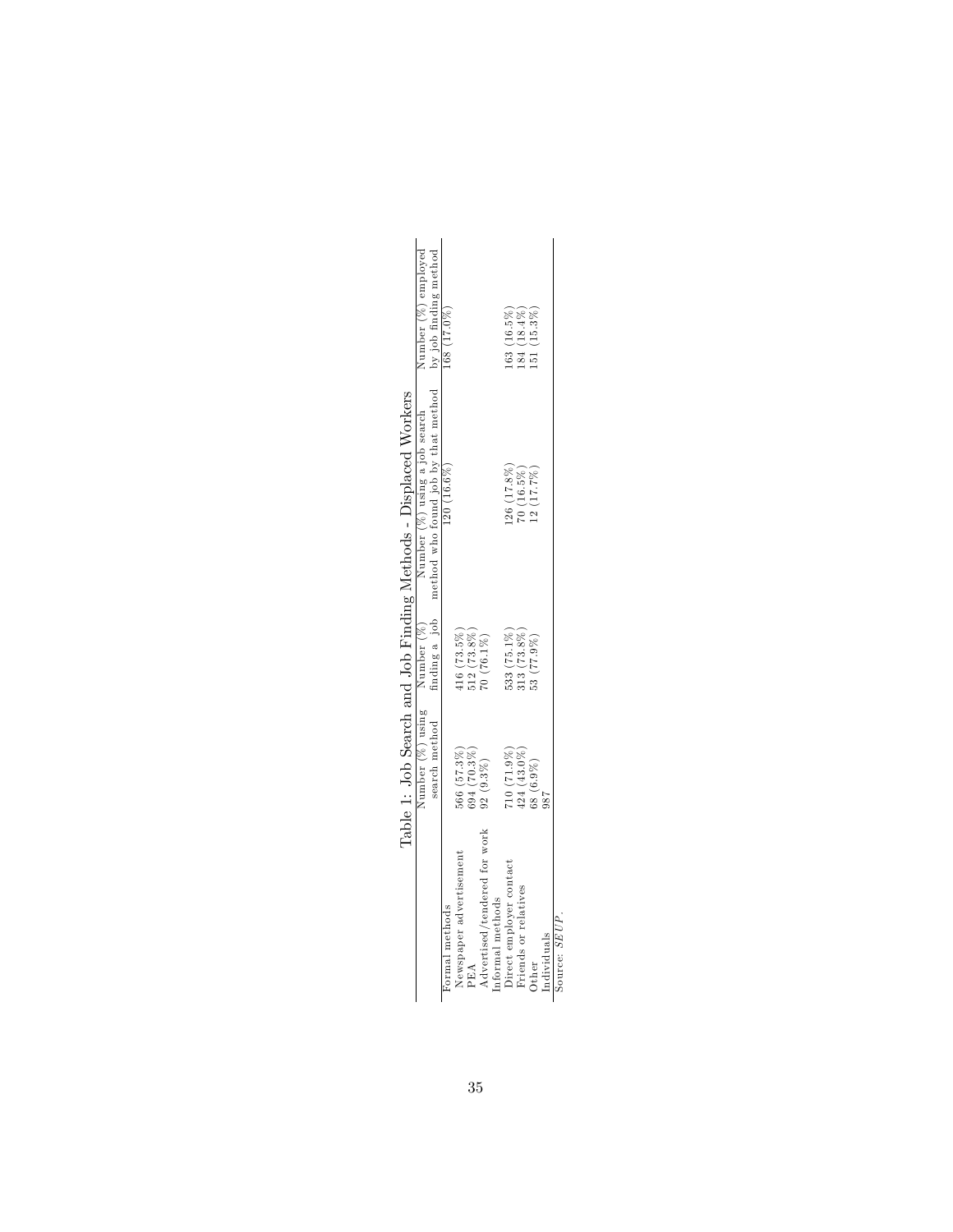| Table 2: Characteristics of Re-employment Job, Displaced Male Workers |        |                                 |         |        |
|-----------------------------------------------------------------------|--------|---------------------------------|---------|--------|
|                                                                       |        | How Re-Employment Job Was Found |         |        |
|                                                                       |        | Formal Direct approach Friends  |         | Other  |
| Re-employed in Same Occupation Group                                  | 0.435  | 0.503                           | 1.484   | 1.470  |
| Re-employed in lower skill Occupation                                 | 0.310  | 1.214                           | 0.231   | 1.305  |
| Re-employed in Same Industry                                          | 0.330  | 1.411                           | 0.373   | 1430   |
| Separated from Re-employment Job (in sample)                          | 1.726  | 1.822                           | 0.774   | 0.715  |
| Duration of First Re-employment Job (days)                            | 232.51 | 197.48                          | 184.604 | 216.61 |
| Displaced from Re-employment job                                      | 1.202  | 1.337                           | 0.319   | 0.219  |
| Observations                                                          |        |                                 |         |        |
| Source: Seup                                                          |        |                                 |         |        |

Table 2: Characteristics of Re-employment Job, Displaced Male Workers  $\overline{1}$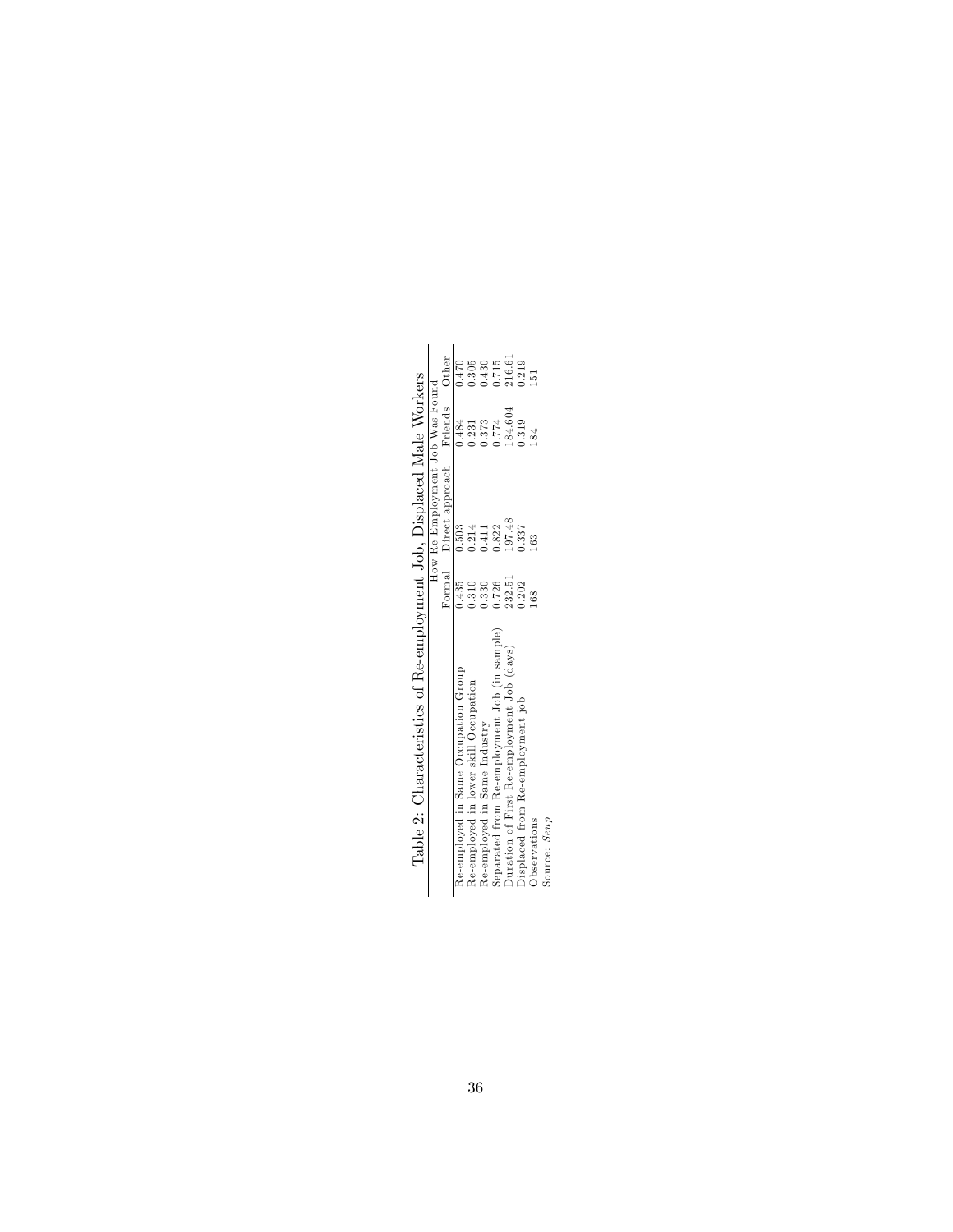|                                                   |                   |                        | È | 0.008             | 0.020              | 0.014               |                      | $-0.038$             |            | 0.033              | $0.039$<br>$0.061$    |                                            |                 |                 | $0.055\,$         | 0.031             | $2.0e^{-0.6}$                                     | 0.043                | $\begin{array}{c} 0.017 \\ 0.037 \\ 0.009 \\ 0.052 \end{array}$ |                    |                                               |                    |              |                |                                                                                                                                                                                                               |
|---------------------------------------------------|-------------------|------------------------|---|-------------------|--------------------|---------------------|----------------------|----------------------|------------|--------------------|-----------------------|--------------------------------------------|-----------------|-----------------|-------------------|-------------------|---------------------------------------------------|----------------------|-----------------------------------------------------------------|--------------------|-----------------------------------------------|--------------------|--------------|----------------|---------------------------------------------------------------------------------------------------------------------------------------------------------------------------------------------------------------|
|                                                   | Self Employed     | $(106$ Exits           |   | $0.009$ [0.397]   | $0.637**$ [0.325]  | 0.791 [0.743]       | $0.023$ [0.283]      | $0.827***$ [0.491]   |            | 0.440[0.355]       | 0.363 [0.344]         | 1.437 [0.437]                              |                 |                 | $0.809**$ [0.422] | $0.744***$ [0.420 | $1.7e^{-06}$ [4.9 $e^{-05}$ ]                     | $0.730***$ [0.447]   | $1.447$ [0.311]                                                 | $0.367$ [0.329]    | 0.227 [0.325]                                 | $0.782***$ [0.421  |              | $-332.63$      |                                                                                                                                                                                                               |
|                                                   |                   |                        | È | $-0.018$          | 0.020              | 0.019               |                      | $-0.004$             |            | 0.008              | 0.010                 | 0.0161                                     |                 |                 | 0.027             | 0.0172            | $3.0*e^{-06}$                                     | $-0.028$             | $0.004$<br>$0.019$                                              |                    | $\begin{array}{c} 610.0 \\ 100.0 \end{array}$ |                    |              |                |                                                                                                                                                                                                               |
|                                                   | Other Methods     | (151 exists)           |   | $0.265$ $[0.425]$ | $0.766**$ [0.386]  | 1644] 0.718 [0.644] | $0.623***$ [0.378]   | 0.313 [0.404]        |            | $0.099$ [0.370]    | $0.029$ [0.391        | $0.866$ [0.584]                            |                 |                 | 0.544 [0.385]     | $0.636$ [0.438]   | $3.3e^{-05}$ [3.8 $e^{-05}$ ]                     | 0.541 [0.625]        | $0.269$ $[0.352]$                                               | $0.620***$ [0.354] | $-0.237$ $[0.334]$<br>$-0.292$ $[0.464]$      |                    |              | -577.973       |                                                                                                                                                                                                               |
|                                                   |                   |                        | Ä | 0.083             | 0.031              | 0.018               | 0.010                | 0.112                |            | 0.005              | $-0.090$              | 0.39                                       |                 |                 | 0.010             | 0.32              | 0.0001                                            | 0.078                | 0.051                                                           | 0.009              | 1.047                                         | 0.044              |              |                |                                                                                                                                                                                                               |
| te Estimates, Exit to First Post-Displacement Job | Friends/Relatives | $(184 \text{ exists})$ |   | 0.318 [0.203]     | $0.400**$ [0.190]  | 0.338 0.358         | $1.223$ [0.198]      | 0.020 [0.205]        |            | $-0.077$ [0.195]   |                       | $-0.448**$ $[0.239]$<br>$-0.428$ $[0.310]$ |                 |                 | $0.026$ [0.181]   |                   | $0.192$ $[0.211]$<br>$0.0e^{-04*}$ $[6.8e^{-05}]$ | 0.09 [0.349]         | $-0.117$ [0.188]                                                | $.233$ [0.171]     | $0.014$ $[0.179]$                             | $0.069$ $0.284$    |              | $-662.570$     | are the standard errors. *,**,**** denote significance at the $1\%$ , $5\%$ and $10\%$ level, respectively. Omittee<br>an high school level education, full-time, non-manufacturing job, low skill occupation |
|                                                   |                   |                        | È | 0.010             | 0.010              | 0.35                | 0.013                | 0.034                |            | 0.039              | <b>980.0</b><br>870.0 |                                            |                 |                 | 0.013             | 0.012             | $6.2e^{-06}$                                      | 0.019                | 1.011                                                           | 1.027              | 0.020                                         | 0.044              |              |                |                                                                                                                                                                                                               |
|                                                   | Direct Approach   | $(163$ Exits)          |   | 0.349 [0.435]     | 0.127 [0.402]      | $.062$ [0.722]      | 0.079 [0.377         | $0.974**$ [0.495]    |            | $-0.904**$ [0.447] |                       | $-1.281*$ $[0.515]$<br>$-2.337*$ $[0.806]$ |                 |                 | 0.333 [0.379]     | $-0.512$ [0.464]  | $-9.3e^{-06}$ [4.8 $e^{-05}$ ]                    | 0.468 [0.679]        | 0.420 [0.396]                                                   | $0.791**$ [0.384]  | 1.343 [0.372]                                 | $0.925***$ [0.545] |              | $-607.460$     |                                                                                                                                                                                                               |
| Table 3: Covariat                                 |                   |                        | È | $-0.067$          | $-0.061$           |                     | $-0.023$<br>$-0.002$ | $-0.036$             |            | 0.003              | 0.089                 | $-0.0003$                                  |                 |                 | 0.079             | 0.028             | $5.7e^{-06}$                                      | 0.043                | 0.018                                                           | $-0.018$           | 0.051                                         | 0.156              |              |                |                                                                                                                                                                                                               |
|                                                   | Formal            | $(168$ Exits)          |   | $-0.037$ [0.23]   | $0.179$ [0.196]    | 0.292 [0.372]       | $-194$ $[0.198]$     | $-0.322$ [0.232]     |            | $-0.058$ [0.210]   | $0.021$ $[0.220]$     | $0.517$ [0.319]                            |                 |                 | 0.286 [0.182]     | $0.193$ $[0.227]$ | $1.3e^{-06}$ [4.1 $e^{-05}$ ]                     | 0.165 [0.333]        | 1.225 [0.191                                                    | $1.168$ [0.183]    | 0.219 [0.192]                                 | 1.421 [0.328]      | 3,157        | $-638.487$     |                                                                                                                                                                                                               |
|                                                   |                   |                        |   | High School       | Oiploma/Voc. Train | Degree              | Urban                | Non-English Speaking | Background | Age 30 to 39       |                       | Age 40 to 49<br>Age 50 to 59               | $Displaced$ Job | Characteristics | Manufacturing     | Part Time         | Tenure                                            | Professional/Manager | Para Professionai                                               | Medium Skili       | Large Firm                                    | <b>Job</b> Seeker  | Observations | Log Likelihood | categories are aged under 30, non-urban location, less th<br>Notes: Pr are the simulated marginal effects;<br>and displaced from a small firm                                                                 |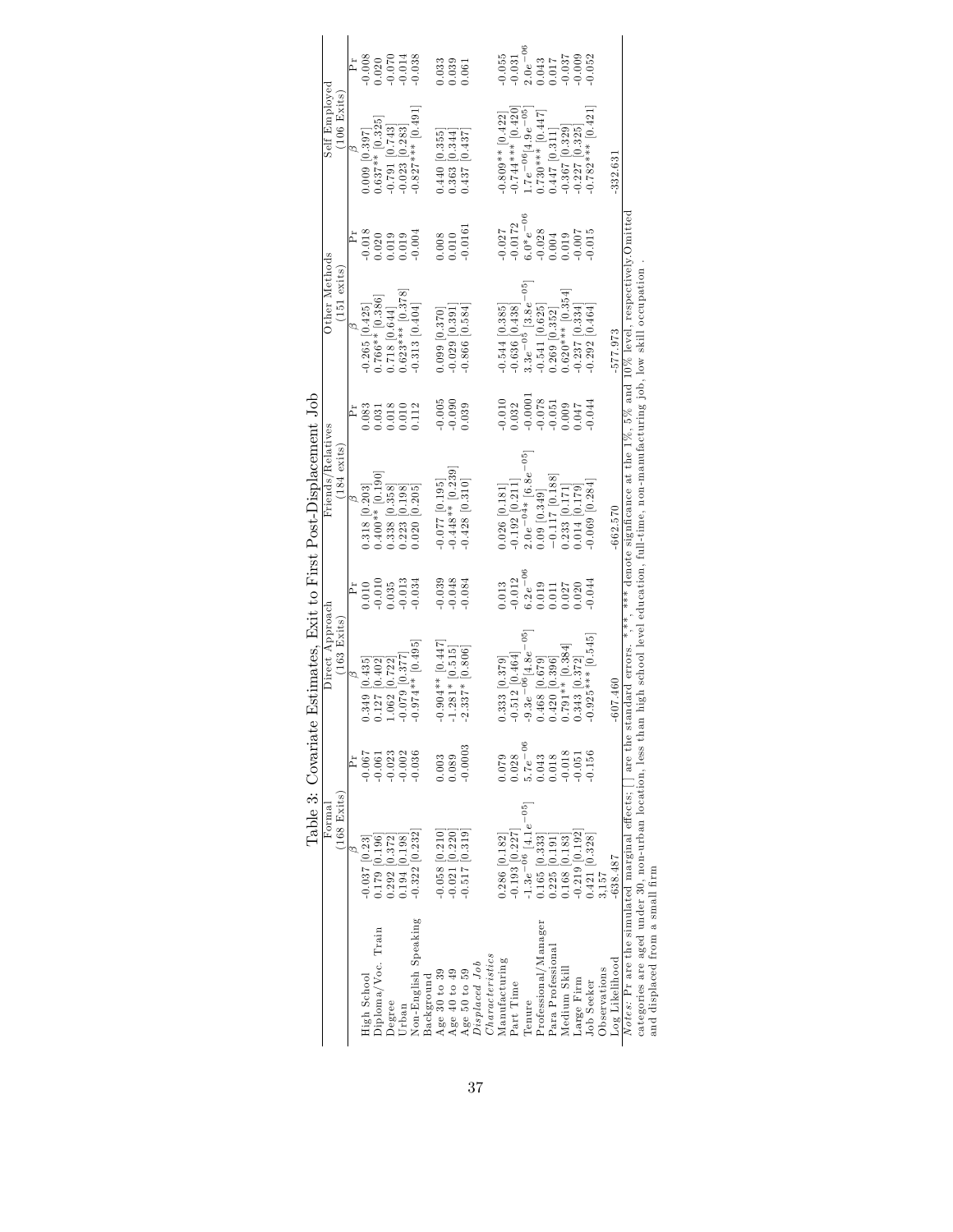|                                                                                                                                  |                     |                      | Taple +: Tok Meekly Mage Change: Displaced Job to Re-employment Job, Age 20-59                                                   |
|----------------------------------------------------------------------------------------------------------------------------------|---------------------|----------------------|----------------------------------------------------------------------------------------------------------------------------------|
|                                                                                                                                  | Wage Change         | Probit (Re-employed) | Corrected Wage Change Estimate                                                                                                   |
| Direct Approach                                                                                                                  | $0.114***$ [0.062]  |                      | $0.104***$ [0.062]                                                                                                               |
| Friends                                                                                                                          | $0.125***$ [0.066]  |                      | $0.113***$ [0.060]                                                                                                               |
| Other                                                                                                                            | $0.117***$ [0.057]  |                      | $0.111***$ [0.064]                                                                                                               |
| High School                                                                                                                      | $0.113$ $[0.071]$   | $0.170$ $[0.122]$    | $0.120***$ [0.067]                                                                                                               |
| Diploma / Vocational Training                                                                                                    | $-0.001$ [0.049]    | $0.236**$ [0.102]    | 0.040 [0.057]                                                                                                                    |
| Degree                                                                                                                           | $0.323**$ $[0.155]$ | $0.414**$ [0.193]    | $0.374*[0.102]$<br>$0.112***[0.060]$                                                                                             |
| Urban                                                                                                                            | $0.066$ [0.061]     | $0.261*$ [0.100]     |                                                                                                                                  |
| Non-English Speaking Background                                                                                                  | $0.025$ $[0.062]$   | $-0.242**$ [0.115]   | $[0.009]$ $[0.069]$                                                                                                              |
| Age 30 to 39                                                                                                                     | $0.060$ [0.060]     | $-0.153$ $[0.112]$   | $-0.070$ $[0.062]$                                                                                                               |
| Age 40 to 49                                                                                                                     | $-0.076$ $[0.065]$  | $-0.294*$ [0.119]    | $-0.122***$ [0.069]                                                                                                              |
| Age 50 to 59                                                                                                                     | $0.079$ $[0.145]$   | $-0.522*$ [0.154]    | $-0.037$ $[0.100]$                                                                                                               |
| Job Seeker                                                                                                                       | $0.138***$ [0.080]  | $0.502*$ $[0.140]$   | $0.211**$ [0.087]                                                                                                                |
| Tenure in Displaced Job (yrs)                                                                                                    | $-0.009***$ [0.005] | $-0.015***$ [0.008]  | $0.005$ *** [0.005]                                                                                                              |
| Working Partner                                                                                                                  |                     | $0.250**$ [0.113]    |                                                                                                                                  |
| Constant                                                                                                                         | $-0.271*$ [0.114]   | $-0.234.$ $[0.166]$  | $-0.513*$ [0.133]                                                                                                                |
|                                                                                                                                  |                     | $0.495*$ [0.127]     |                                                                                                                                  |
|                                                                                                                                  | 0.056               |                      |                                                                                                                                  |
| Observations                                                                                                                     | 623                 |                      |                                                                                                                                  |
| <i>Notes:</i> $\lceil$ are the standard errors. *,**, *** denote significance at the 1%, 5% and 10% level, respectively. Omitted |                     |                      |                                                                                                                                  |
|                                                                                                                                  |                     |                      | esteroise are ander 30 non-whan loetion less than high school level education full-time non-mamfacturing ich low skill counstion |

ge. Displaced Job to Be-employment Job Age 20-59 Table 4: Log Weekly Wage Change: Displaced Job to Re-employment Job, Age 20-59 Table 4: Log Weekly Wage Chan

categories are aged under 30, non-urban location, less than high scho ol level education, full-time, non-m anufacturing job, low skill occupation . skill occupation. turing job, low manutac school level education, full-time, nonthan high  $_{less}$ categories are aged under 30, non-urban location, and displaced from a small firm. and displaced from a sm all Örm

38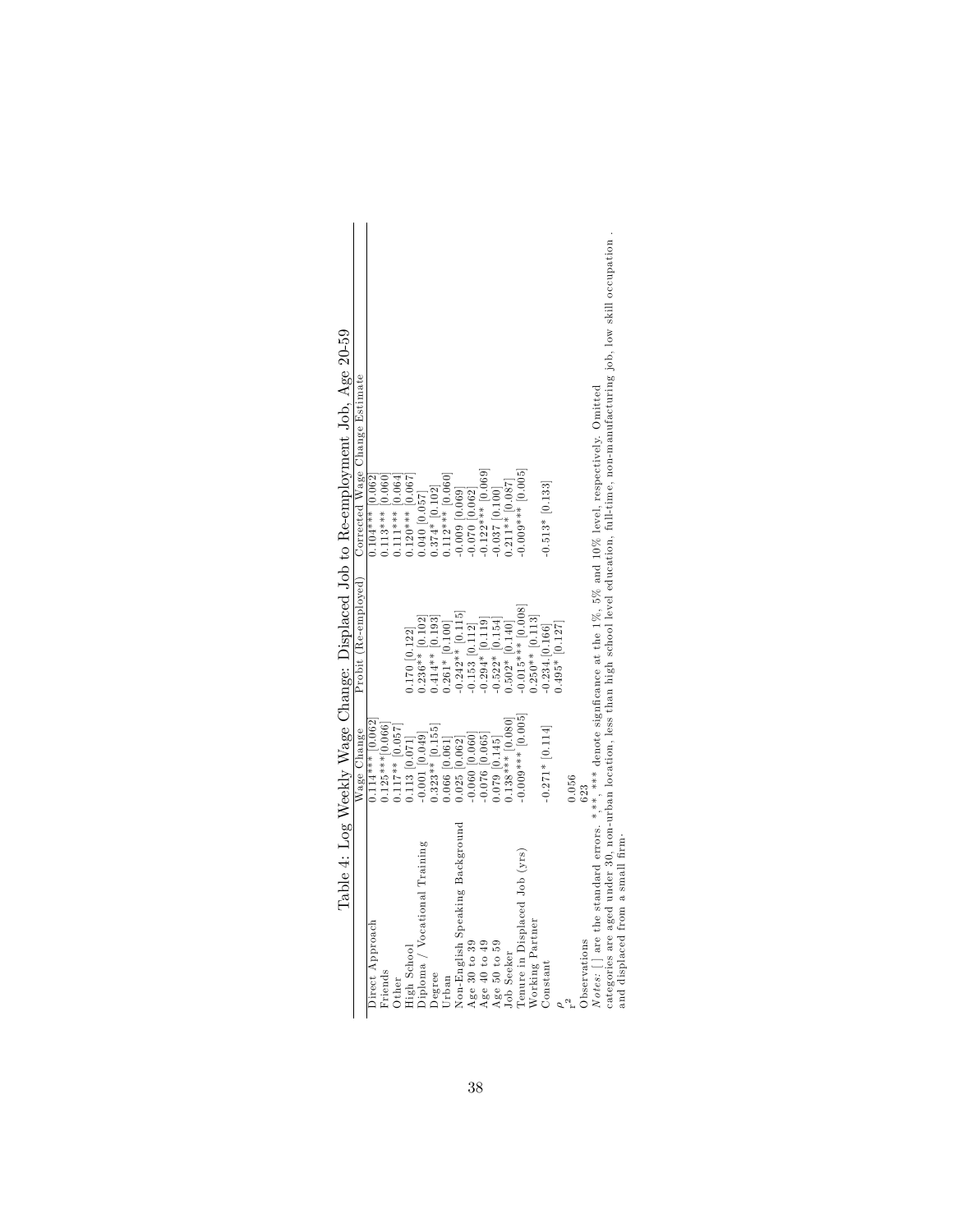Table 5: Exit from Re-ermployment job, Hazard Estimates

|                                 | Coeff               |
|---------------------------------|---------------------|
| JSM - Direct Approach           | $0.392**$ [0.185]   |
| JSM - Friends                   | $0.420**$ [0.180]   |
| JSM - Other                     | $0.158$ [0.166]     |
| High School                     | $-0.342**$ [0.169]  |
| Diploma/Vocational Training     | $-0.272***$ [0.144] |
| Degree                          | $-0.212$ [0.259]    |
| Urban                           | $-0.144$ [0.142]    |
| Non-English Speaking Background | $-0.414**$ [0.181]  |
| Age 30 to 39                    | $-0.179$ [0.149]    |
| Age $40$ to $49$                | $-0.307***$ [0.169] |
| Age $50$ to $59$                | $-0.152$ [0.222]    |
| Reemployed Job Characteristics  |                     |
| Manufacturing                   | $-0.340**$ [0.152]  |
| Professional/Manager            | $-0.459***$ [0.267] |
| Para Professional               | $-0.129$ [0.149]    |
| Medium Skill                    | $-0.220$ [0.139]    |
| Large Firm                      | $-0.411**$ [0.178]  |
| Job Seeker                      | $0.737*$ [0.251]    |
| Observations                    | 1864                |
| Log Likelihood                  | $-1001.838$         |

Notes: [ ] are the standard errors. \*,\*\*, \*\*\*<br>denote significance at the 1%, 5% and 10% level, respectively.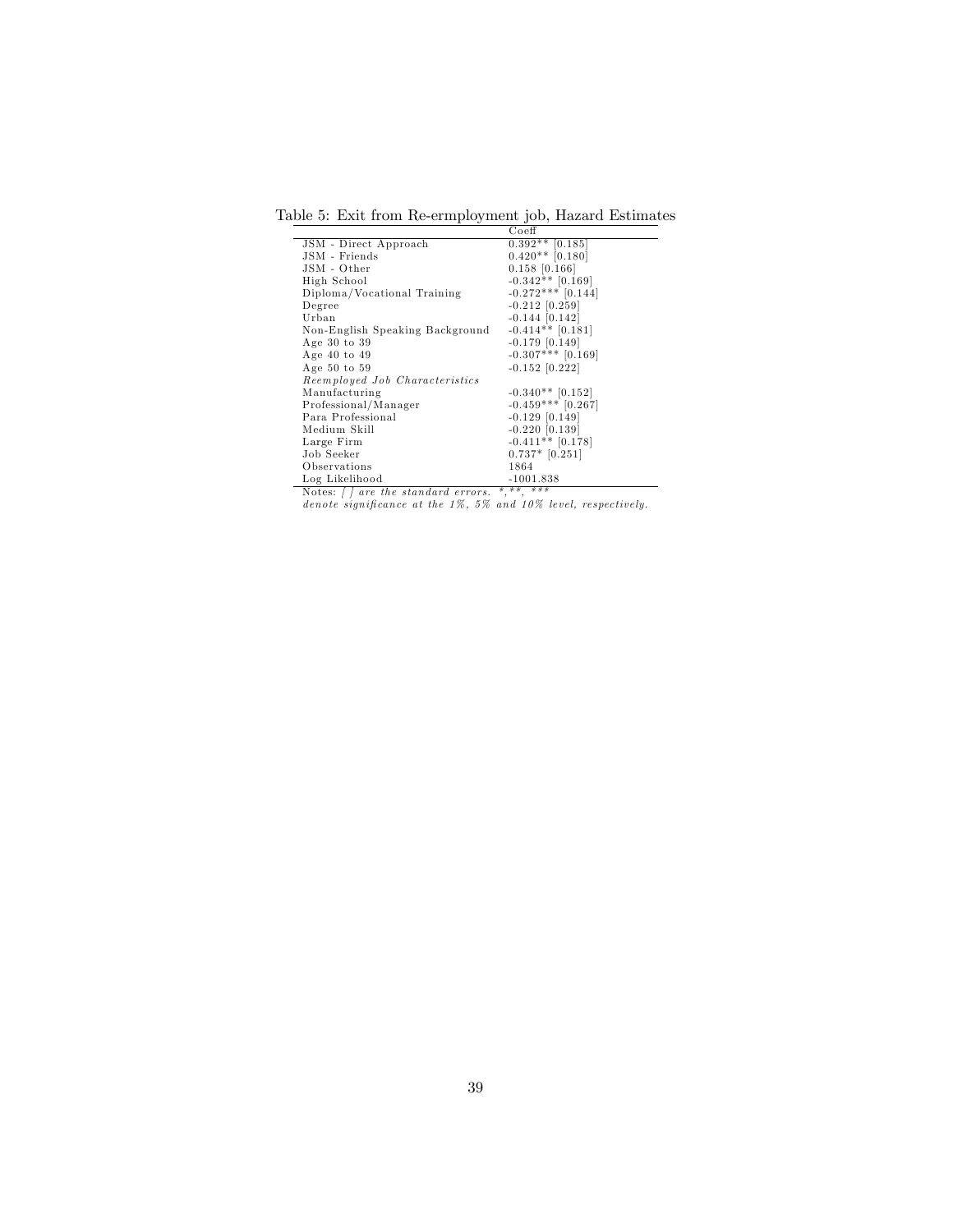Table 6: Risk of Displacement from Re-employment Job - Marginal Effects

|                                | (I)                 | (II)                  |
|--------------------------------|---------------------|-----------------------|
| JSM - Direct Approach          | $0.161*$ [0.048]    | $0.150*$ [0.049]      |
| JSM - Friends                  | $0.144*$ [0.048]    | $0.136*$ [0.048]      |
| JSM - Other                    | $0.037$ [0.051]     | $0.027$ [0.052]       |
| High School                    | $-0.035$ [0.048]    | $-0.024$ [0.048]      |
| Diploma/Vocational Training    | $-0.079***$ [0.042] | $-0.078***$ [0.042]   |
| Degree                         | $-0.055$ [0.084]    | $-0.054$ [0.084]      |
| Urban                          | $0.095**$ [0.045]   | $0.089**$ [0.045]     |
| NESB                           | $-0.094***$ [0.052] | $-0.0869***$ [0.052]  |
| Age $30$ to $39$               | $0.058$ [0.045]     | $0.052 \quad [0.045]$ |
| Age $40$ to $49$               | $0.035$ [0.049]     | $0.027$ [0.049]       |
| Age $50$ to $59$               | $0.060$ [0.068]     | $0.063$ [0.068]       |
| Reemployed Job Characteristics |                     |                       |
| Manufacturing                  | $0.039$ [0.042]     | $0.036$ [0.042]       |
| Changed Industry               |                     | $-0.030$ [0.037]      |
| Professional/Manager           | $-0.142$ [0.090]    | $-0.131$ [0.090]      |
| Para Professional              | $-0.060$ [0.046]    | $0.061$ [0.046]       |
| Medium Skill                   | $0.042$ [0.0456]    | $0.050$ [0.042]       |
| Changed Occupation             |                     | $-0.087**$ [0.036]    |
| Large Firm                     | $-0.042$ [0.046]    | $-0.035$ [0.045]      |
| Job Seeker                     | $0.031$ [0.060]     | $0.033$ [0.060]       |
| Observations                   | 679                 |                       |
| Log Likelihood                 | $-377.233$          | $-372.96$             |
| pseudo r <sup>2</sup>          | 0.048               | 0.052                 |
|                                |                     |                       |

*Notes:* [] are the standard errors. \*,\*\*,\*\*\*\* denote signficance at the  $1\%$ , 5% and  $10\%$  level, respectively.<br>Omitted categories in sets of dummy variables are formal methods, less than high school completion,<br>Age 20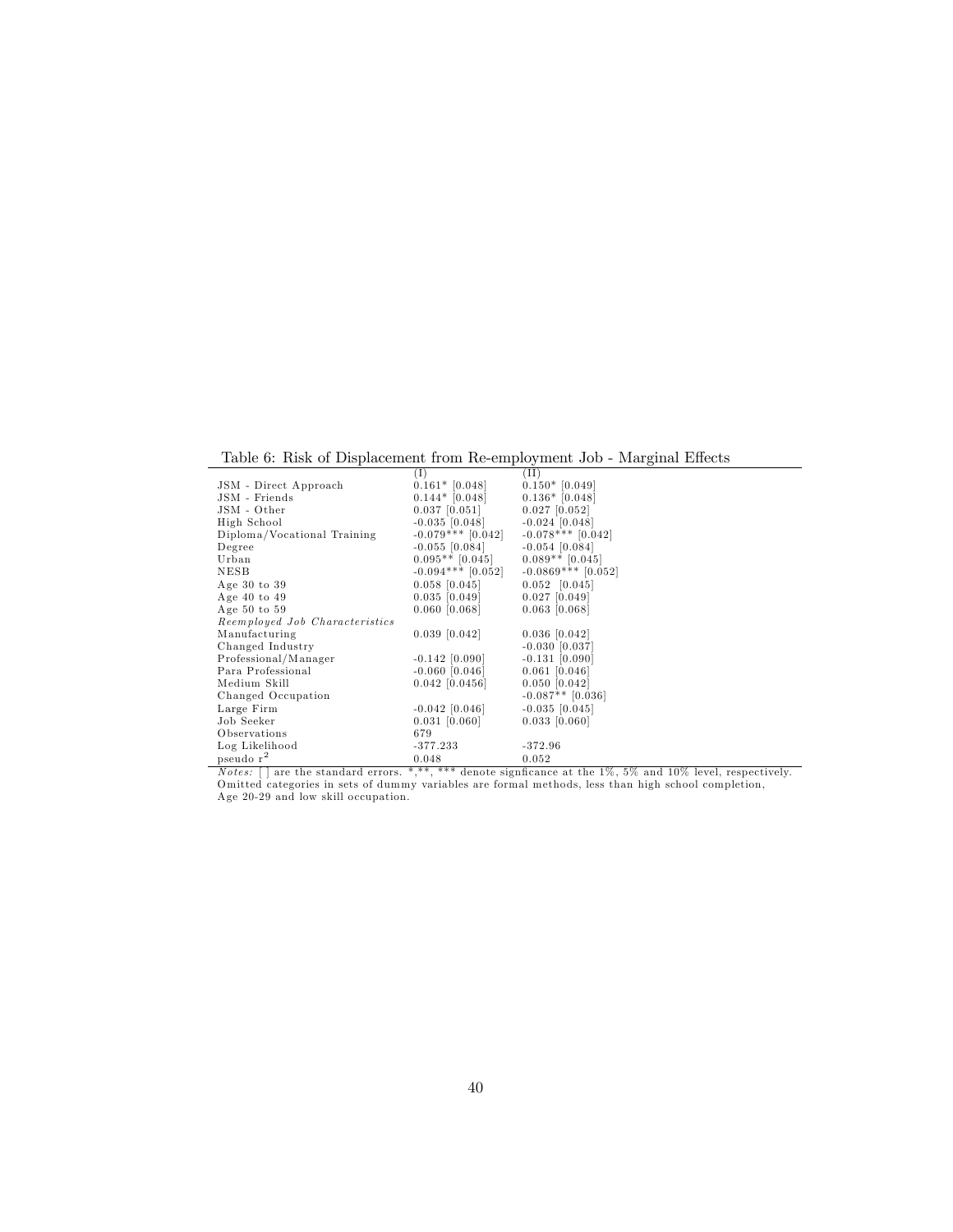Table 7: Risk of Displacement from Re-employment Job, Changing Occupation and Changing Industry - Marginal Effects

| $\cdot$<br>$\overline{\phantom{a}}$ |                  |                   |                   |                   |
|-------------------------------------|------------------|-------------------|-------------------|-------------------|
|                                     | Changed          | Did Not           | Changed           | Did Not           |
|                                     | Occupation       | Change Occupation | Industry          | Change Industry   |
| JSM - Direct Approach               | $0.161*$ [0.048] | $0.150*$ [0.049]  | $0.187*$ [0.068]  | $0.122$ [0.095]   |
| JSM - Friends                       | $0.144*$ [0.048] | $0.136*$ [0.048]  | $0.120**$ [0.064] | $0.209**$ [0.095] |
| JSM - Other                         | $0.037$ [0.051]  | $0.027$ [0.052]   | $-0.004$ [0.065]  | $-0.003$ [0.072]  |
| Observations                        | 362              | 317               | 422               | 257               |
| Log Likelihood                      | $-174.448$       | $-189.128$        | $-219.502$        | $-147.651$        |
| pseudo r <sup>2</sup>               | 0.075            | 0.058             | 0.060             | 0.069             |

*Notes:* [] are the standard errors. \*,\*\*,\*\*\*\* denote signficance at the 1%, 5% and 10% level, respectively. All other controls as per Table 6. Omitted categories in sets of dummy variables are formal methods, less than high school completion, Age 20-29 and low skill occupation.